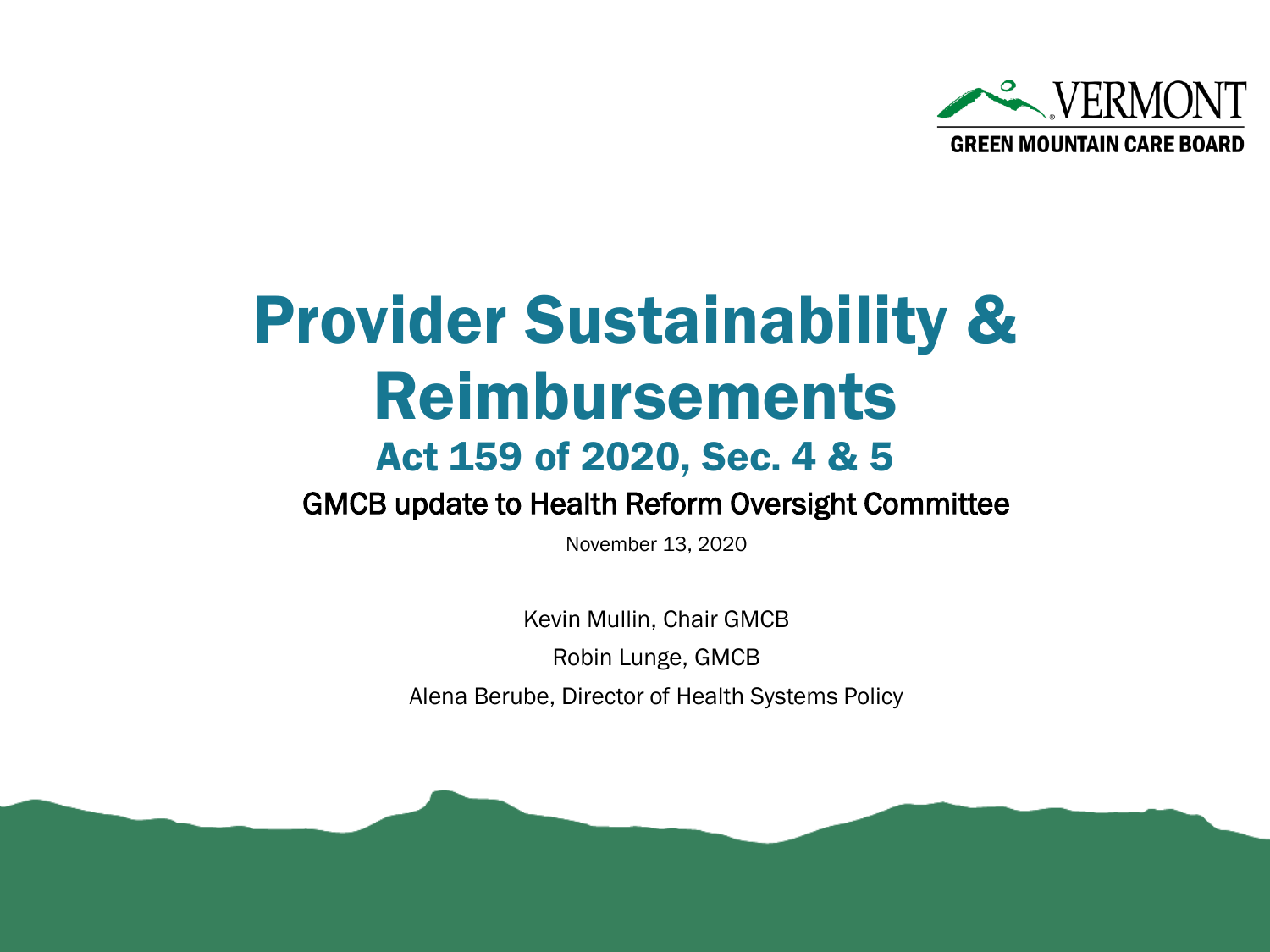



- 1. Hospital Sustainability (Sec 4)
- 2. Provider Sustainability & Reimbursement (Sec 5)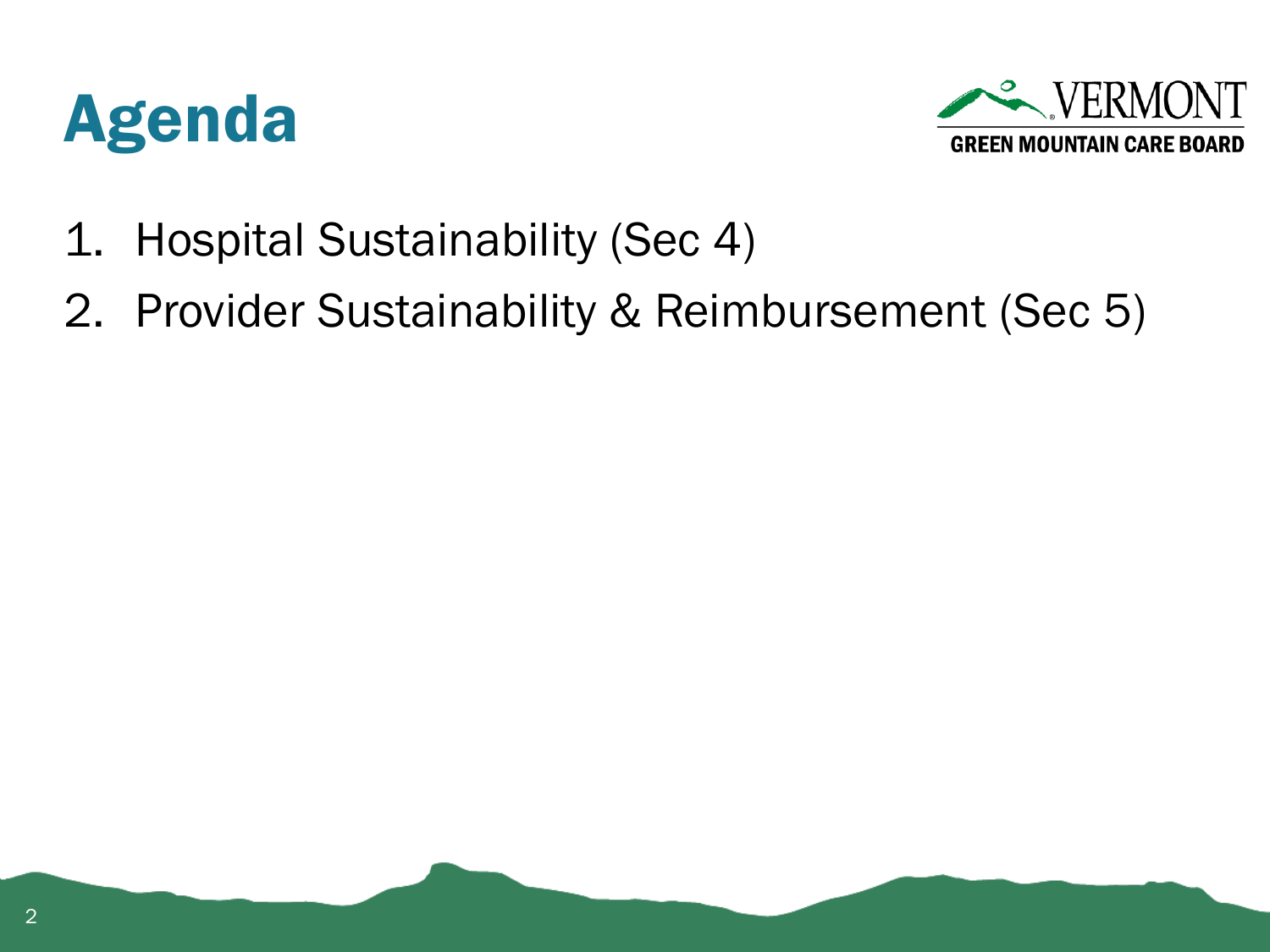

## Act 159, Sec. 4: Hospital Sustainability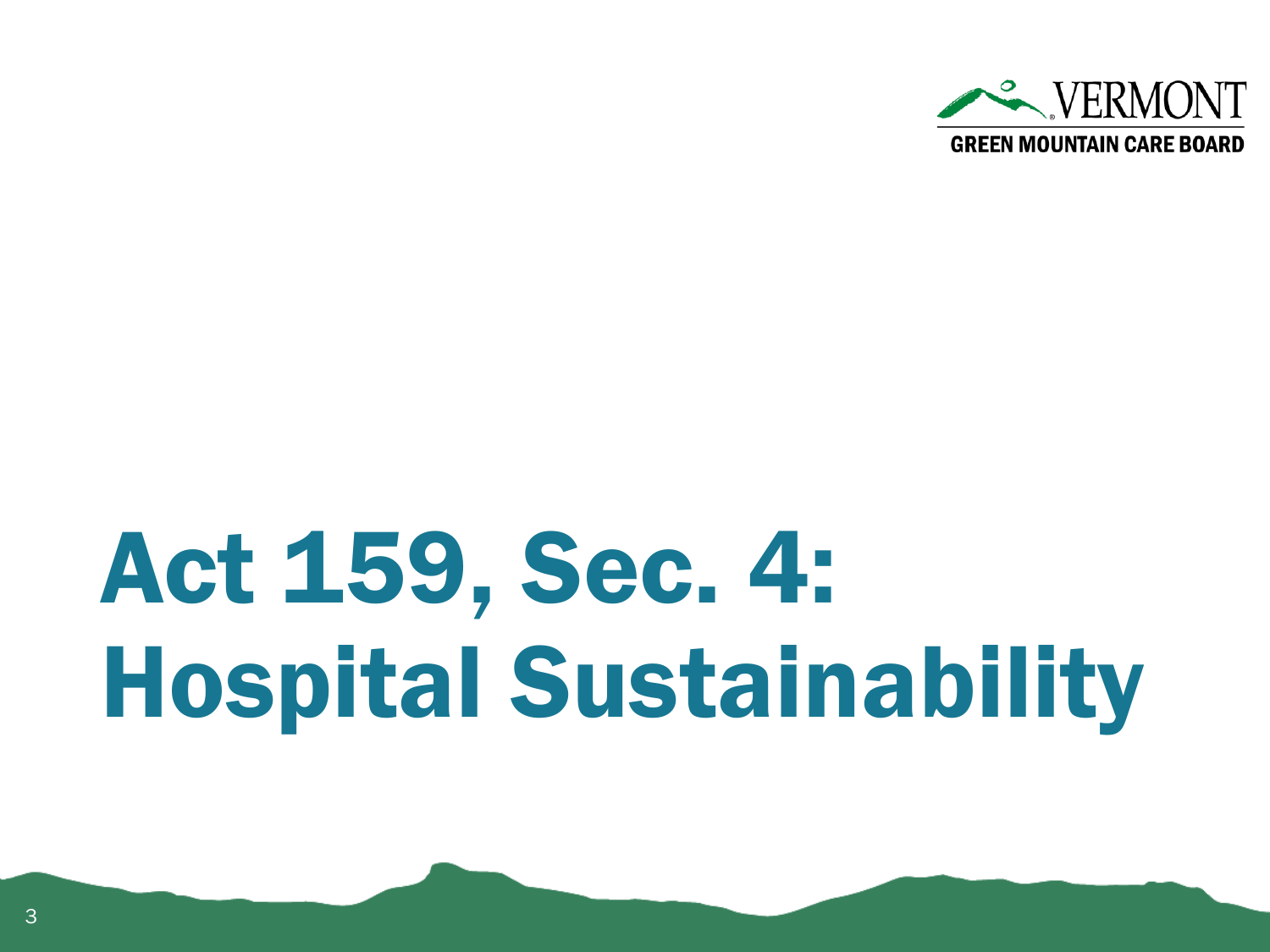



"The Green Mountain Care Board shall consider ways to increase the financial sustainability of Vermont hospitals in order to achieve population-based health improvements while maintaining community access to services."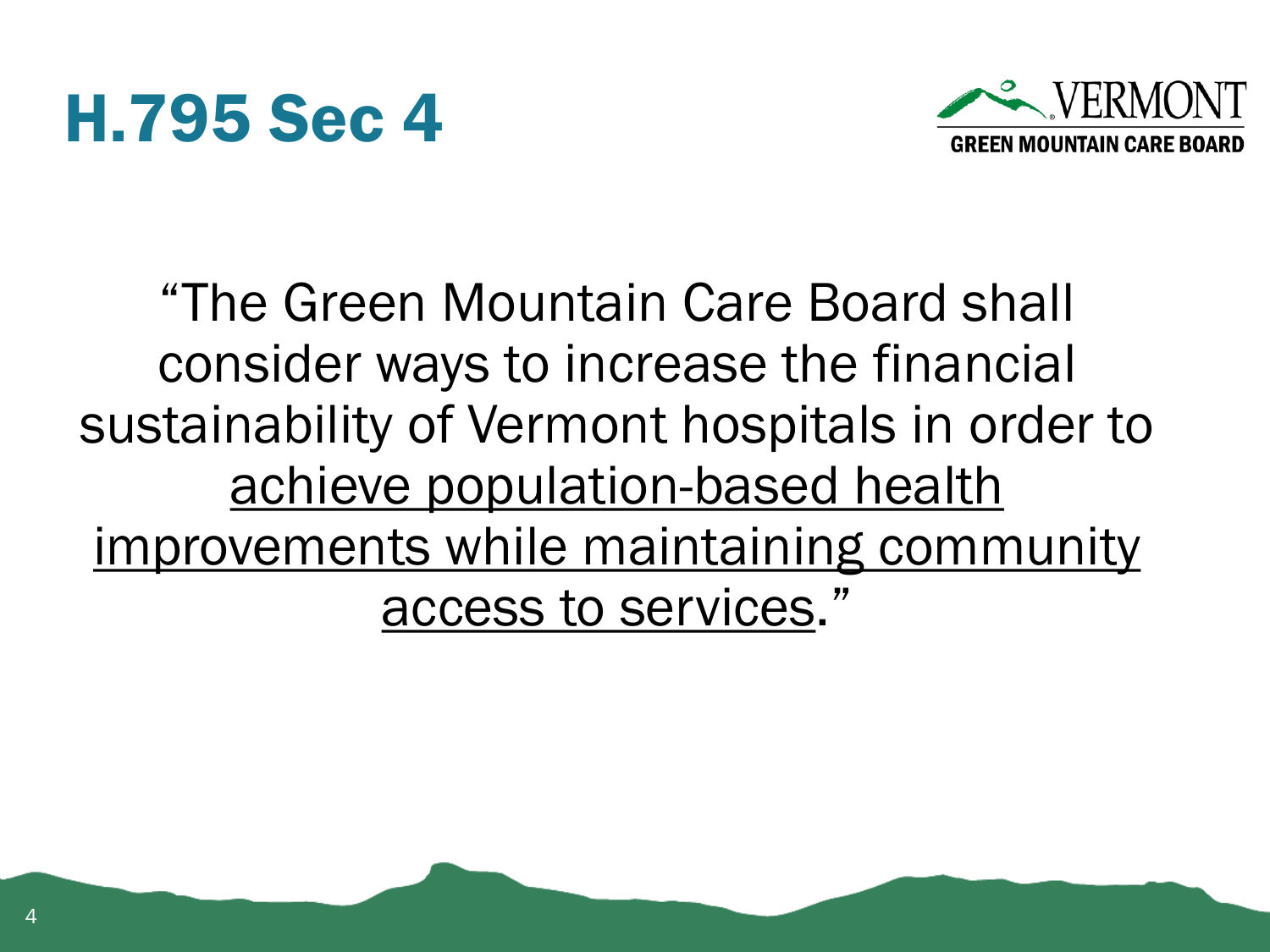#### Background



Why engage in this work?

- 1. Rates of rural hospital closures continue to rise across the U.S., and Vermont hospitals are not immune.
- 2. In Vermont, commercial charge increases are the primary lever to remediate challenges to hospital financial sustainability, but simultaneously threaten health care affordability for Vermonters.
- 3. The Centers for Medicare and Medicaid Services (CMS) continues to solidify its commitment to abandoning fee for service (FFS) and advocates instead for value-based care (VBC).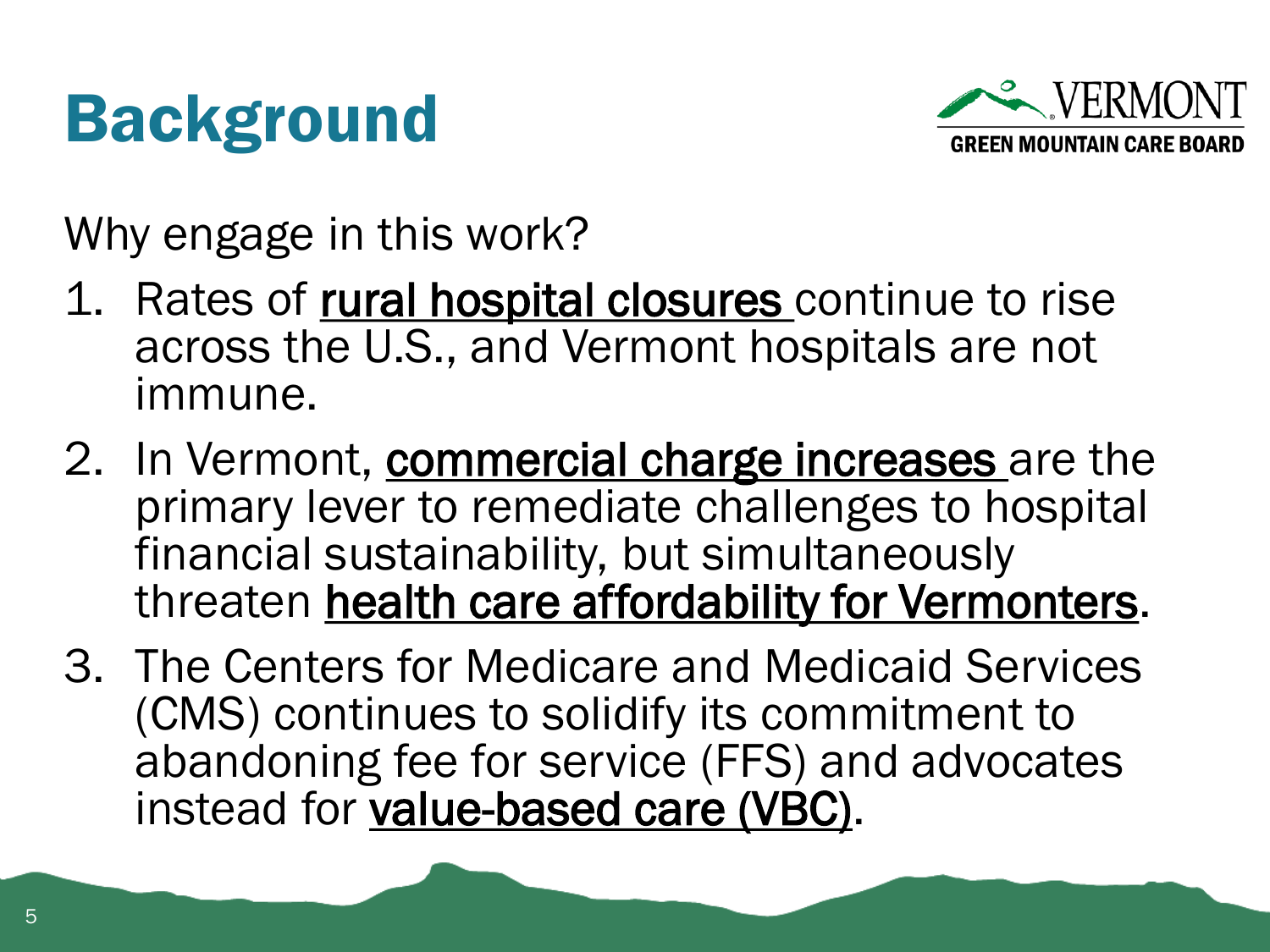#### Hospital Closures



- Since 2005, 170 rural hospitals have closed nationally, with 2019 closure rates higher than any previous year.
- In a recent study published in Health Affairs, rural hospitals that closed during the study period had a median overall profit margin of -3.2% in their final year before closure.
- Vermont experienced its own hospital bankruptcy, alarming the Board, Legislators, and hospitals across the state. This was not an anomaly; margins continue to decline.
	- 1. April 3rd[, 2019 GMCB Panel on Rural Health Care](https://gmcboard.vermont.gov/board/meeting/minutes/2019)
	- 2. Act 26 of 2019 [Rural Health Services Task Force](https://gmcboard.vermont.gov/content/rural-health-services-task-force)
	- 3. The GMCB memorialized their concern for hospital sustainability in [FY 2020 Hospital Budget Orders](https://gmcboard.vermont.gov/hospital-budget) with the requirement for 6 of 14 hospitals to submit a sustainability plan.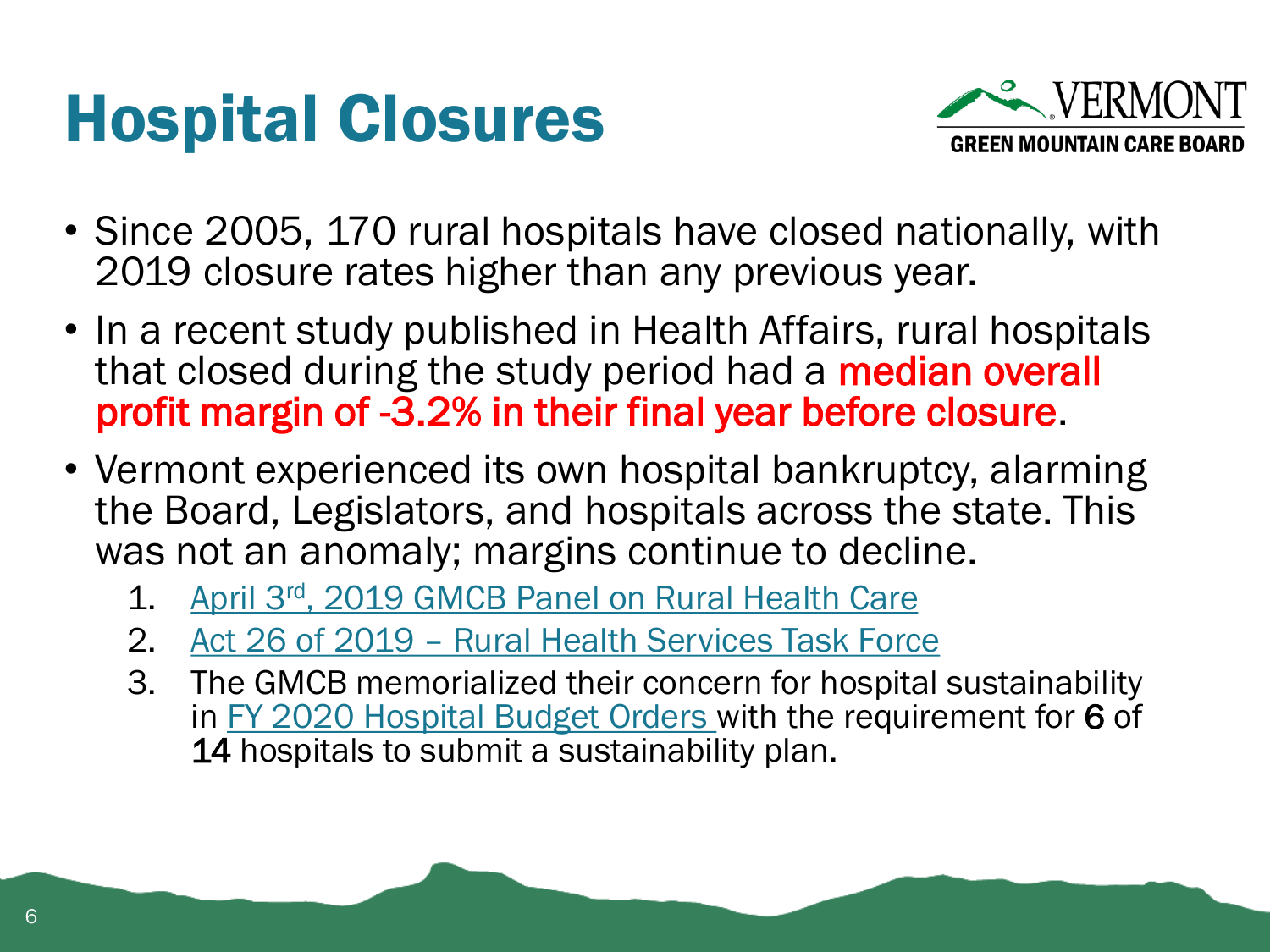#### Vermont Hospitals (pre-COVID-19)



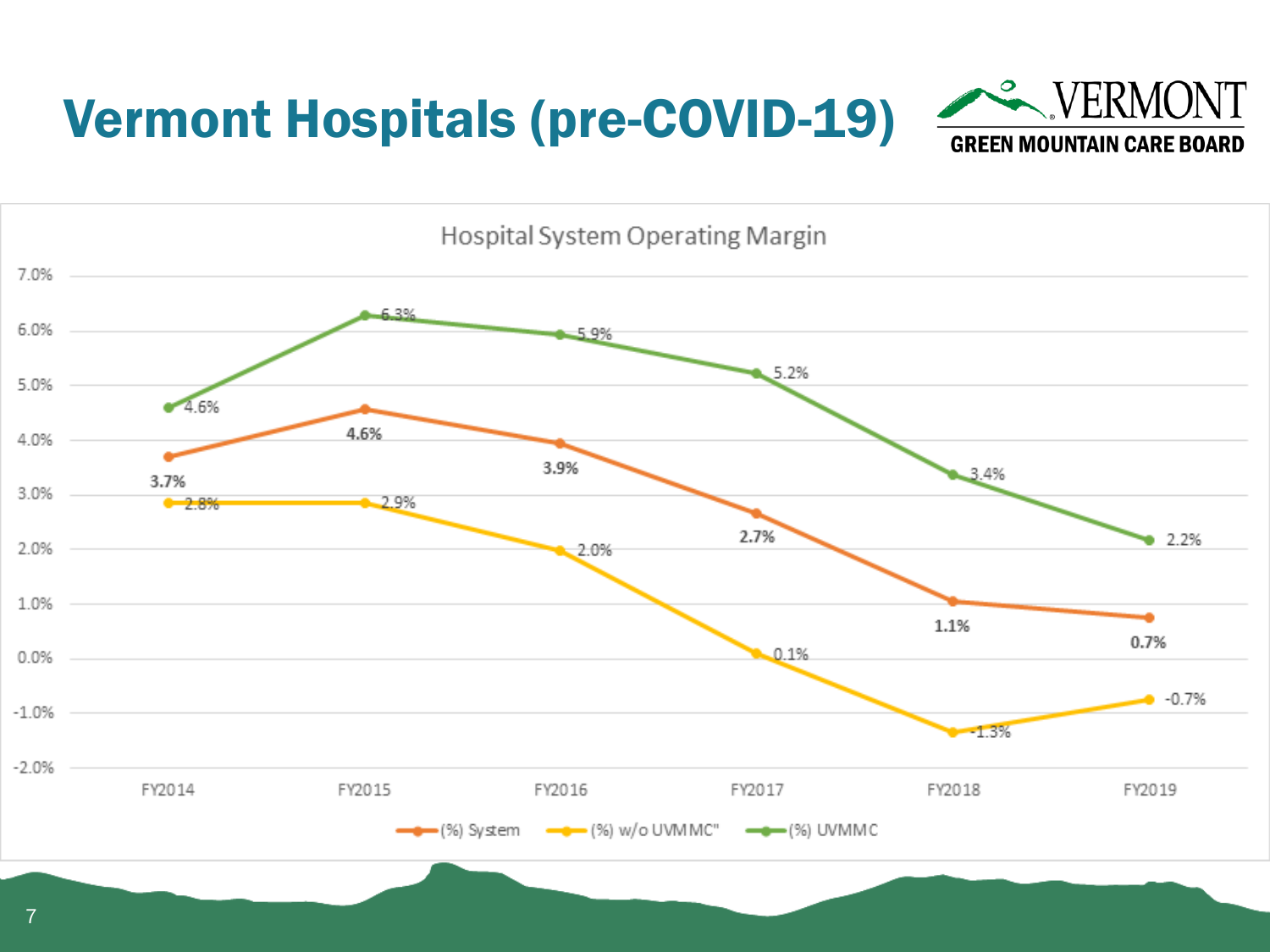



Source: Green Mountain Care Board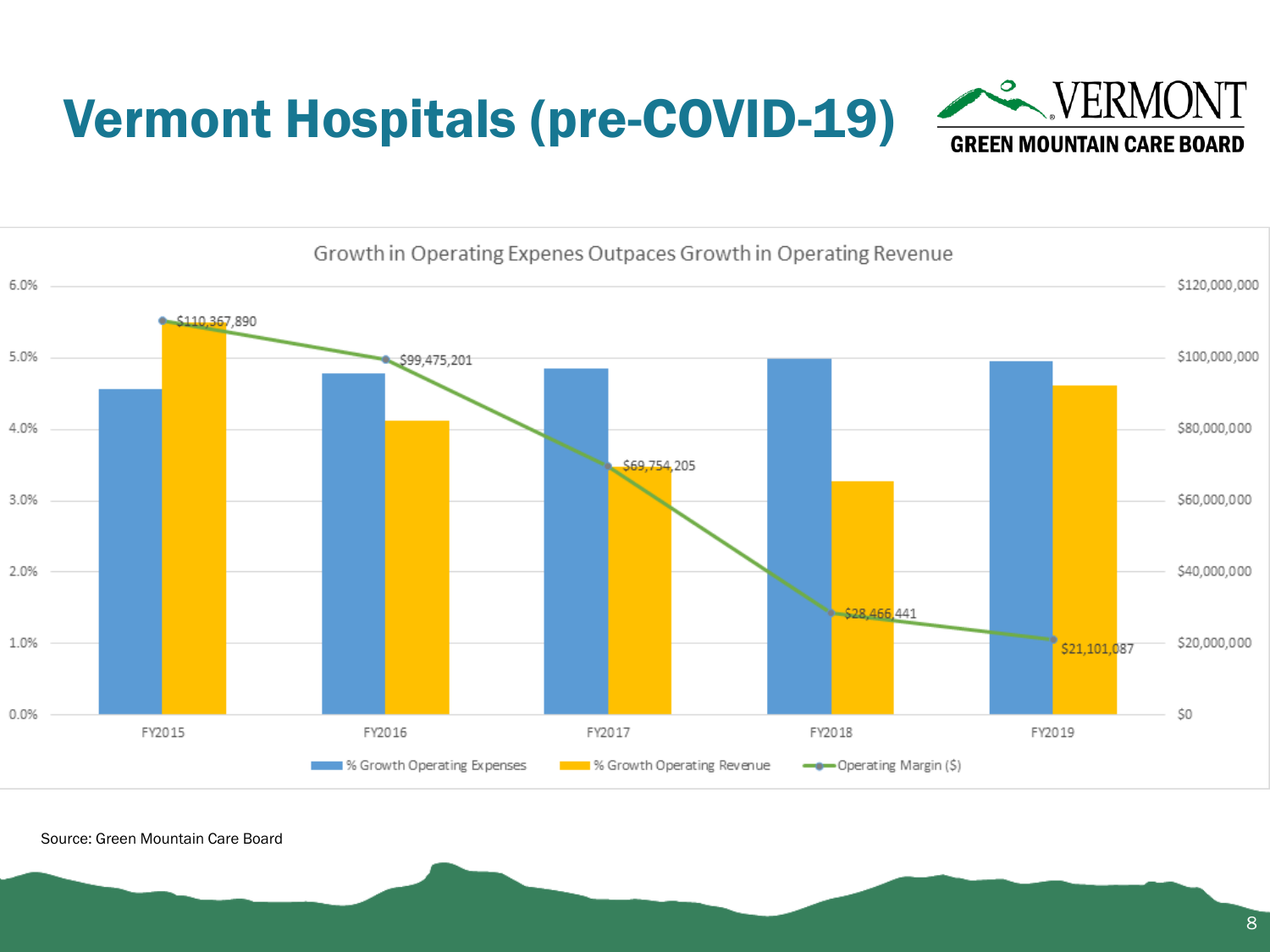





Vermont Hospitals Estimated Weighted Average Change in Charges 2017 to 2021

Estimated Weighted Average for all hospitals is calculated by factoring in each hospital's proportion of gross revenue to the change in charges (rate).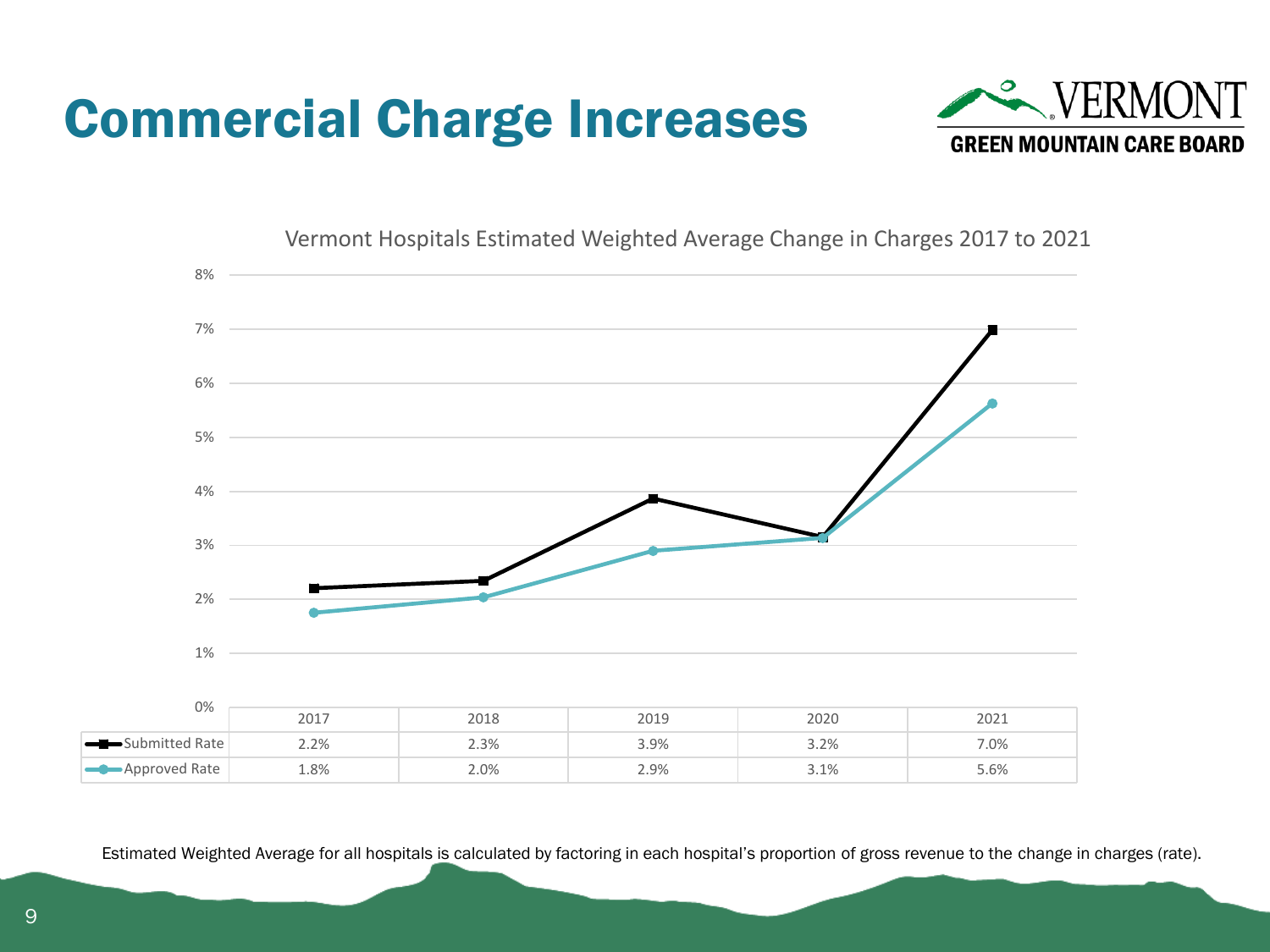

A commitment at CMS to move away from fee-forservice (FFS) to Value Based Care began under Obama, continued under Trump, and is expected to only be amplified under a Biden Administration.

COVID-19 only further demonstrated the failure of FFS; providers already facing revenue challenges dealt with dramatic reductions in utilization, plunging operating margins, especially for small rural hospitals, into the negatives.

*"Our fee-for-service system is consistently showing itself to be insufficient for our most vulnerable Americans."*

– Seema Verma, Director CMS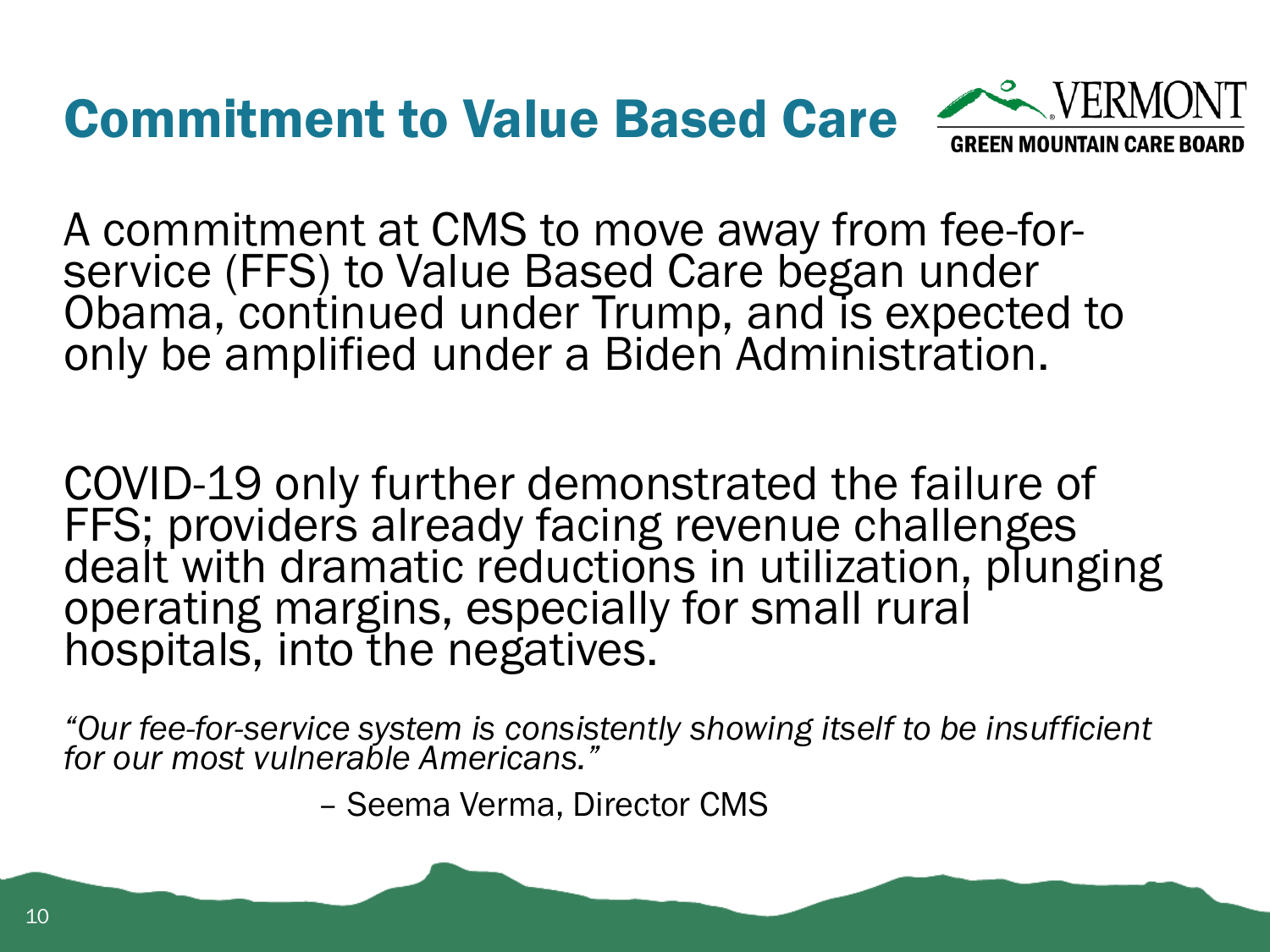#### Goals for the Sustainability Planning Framework



- 1. Engage in a robust conversation on maintaining access to essential services in our communities, preparing for a shift to value based care, and understanding the threats to the sustainability of our rural health care system;
- 2. Encourage hospital leadership, boards, and communities to work together to address sustainability challenges and the shift to value based care;
- 3. Identify hospital-led strategies for sustainability, including efforts to "right-size" hospital operations, particularly in the face of Vermont's demographic challenges and making the shift to value based care;
- 4. Identify "external" barriers to sustainability and making a successful shift to value based care that are more aptly addressed by other stakeholders, policy-makers, or regulatory bodies, and generate insights to inform the state's approach to planning for- and designing a proposal for a subsequent All-Payer Model Agreement (APM 2.0).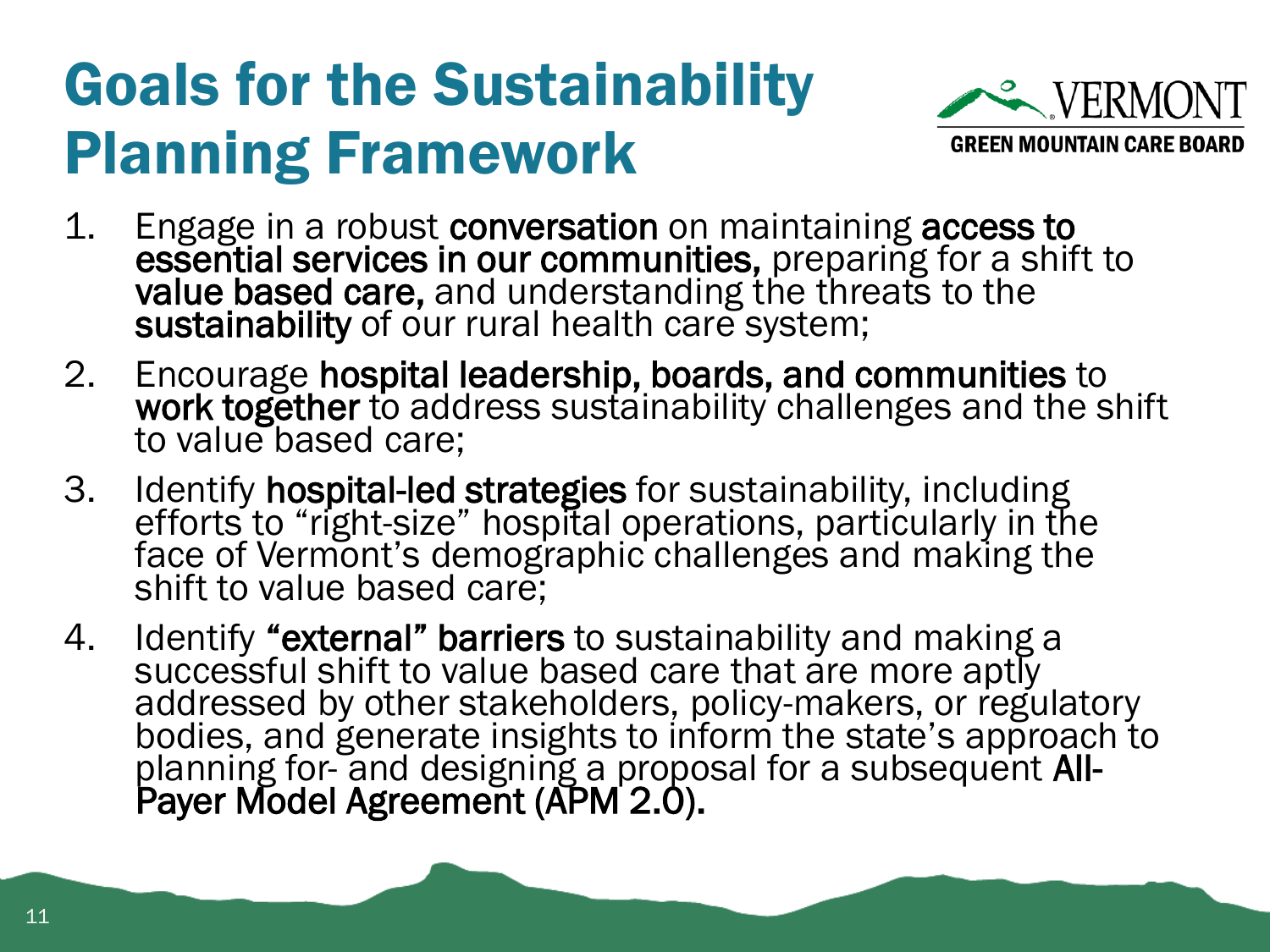#### Framework Development



| <b>History of Framework Development</b>                                                                      | <b>Timeline</b>  |
|--------------------------------------------------------------------------------------------------------------|------------------|
| 1. GMCB votes to require hospital sustainability plans as part<br>of hospital budget review                  | <b>Sept 2019</b> |
| 2. GMCB staff meet with CFO work group to discuss<br>sustainability planning framework development           | Jan/Feb 2020     |
| 3. GMCB staff propose DRAFT framework and solicit public<br>comment                                          | Feb 2020         |
| <b>DELAY DUE TO COVID-19</b>                                                                                 |                  |
| 4. GMCB approves spirit of the framework and designates staff<br>to continue development                     | Aug 2020         |
| 5. GMCB extend sustainability planning to all hospitals                                                      | <b>Sept 2020</b> |
| 6. GMCB staff meet with hospital leadership and the Health<br>Care Advocate to solicit feedback on framework | Oct/Nov 2020     |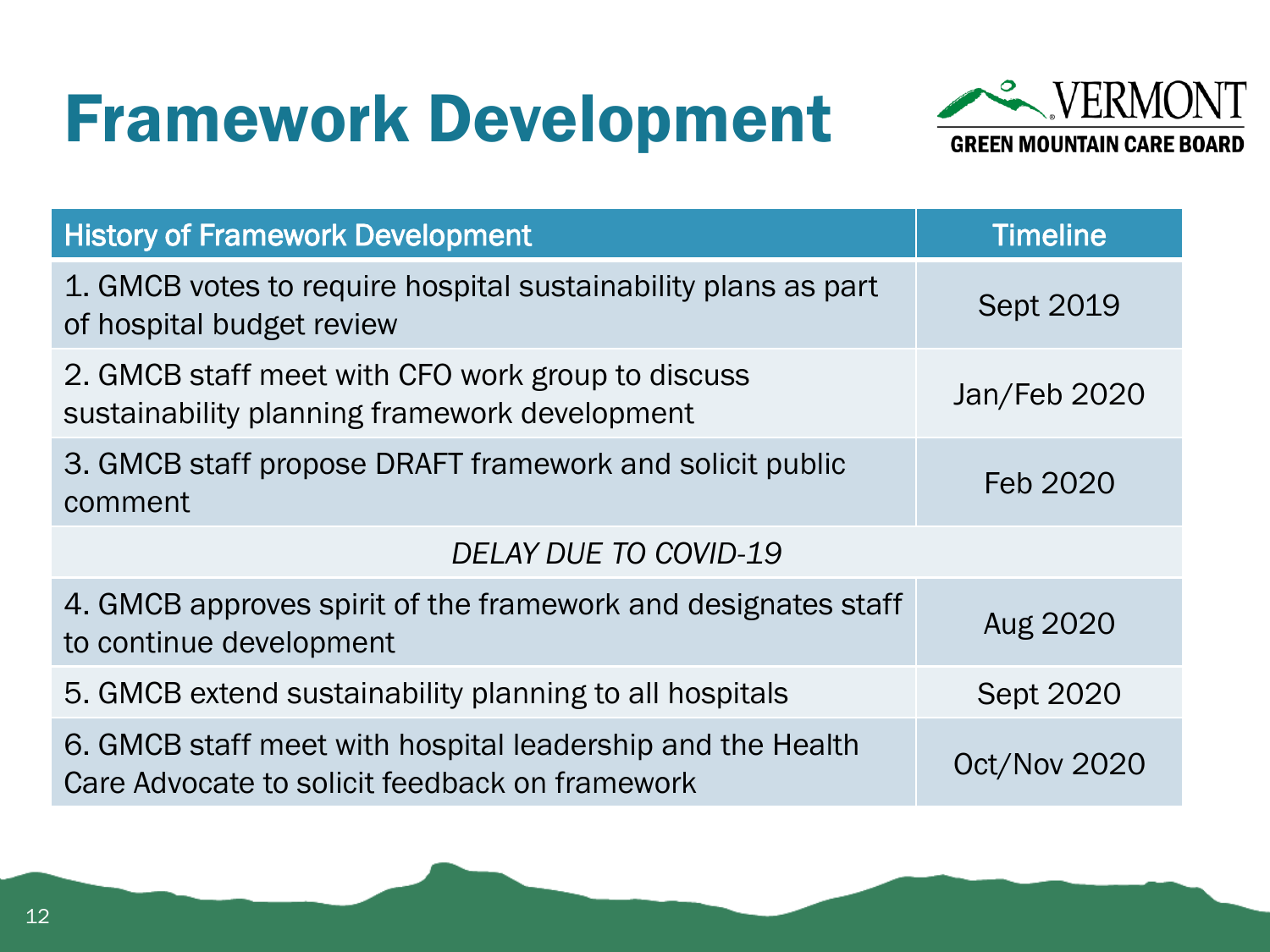### How the framework has evolved…



The latest draft of the framework has not yet been vetted by the Board, but the "spirit" remains.

Changes following feedback from hospitals:

- 1. Abstract to a higher level of analysis (cost model and service mix)
- 2. Focus on outcomes, not just volume as a predictor of quality
- 3. More heavy lifting by GMCB staff in terms of up-front data analytics hospitals will still have to weigh-in and provide commentary
- 4. More precise links between sustainability and the shift from fee-forservice (FFS) to value-based care (VBC)
- 5. Clearer recognition that there are both hospital- and communityspecific challenges, as well as common statewide barriers to sustainability and the shift to VBC
- 6. Overt acknowledgement that this framework is intended to facilitate a collaborative conversation and not for the purpose of central resource allocation.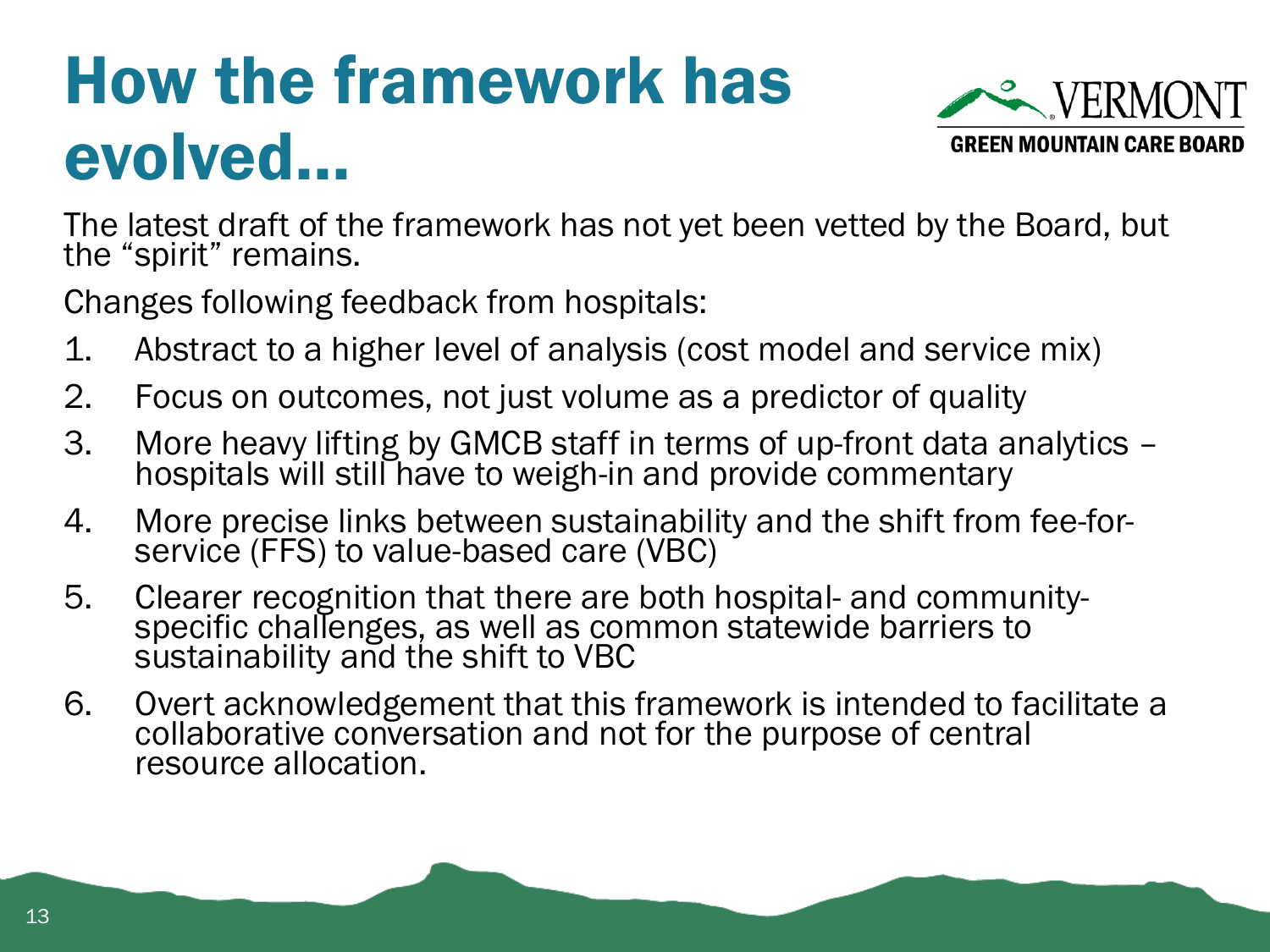#### Revised Framework



#### Stage 1 – Hospital Financial Health

• Hospitals will be measured against regional and national benchmarks and asked to comment on drivers of vulnerabilities and strategies and barriers to their mitigation

#### Stage 2 – Hospital Financial Sustainability and the Shift to Value-Based Care (VBC)

• Integrates HRAP and Community Health Needs Assessments (CHNAs) with a statewide capacity study to identify gaps in needs and essential services; asks hospitals to provide details on their cost model, highlighting the relationship between payment structures and service mix optimization in the context of VBC

#### Stage 3 – Efficiency of the Vermont System of Care

• Assessing system-wide efficiency and highlights opportunities to remove costs from the system and/or to reinvest resources consistent with value-based care delivery in anticipation of greater returns in terms of cost or quality statewide. It is not the intent of the Board to mandate the appropriate allocation of investments, but to provide a transparent and integrated view of service delivery and costs across the system, and for hospitals to weigh in on how they can coordinate with players outside their walls as they are preparing for a shift to value-based care.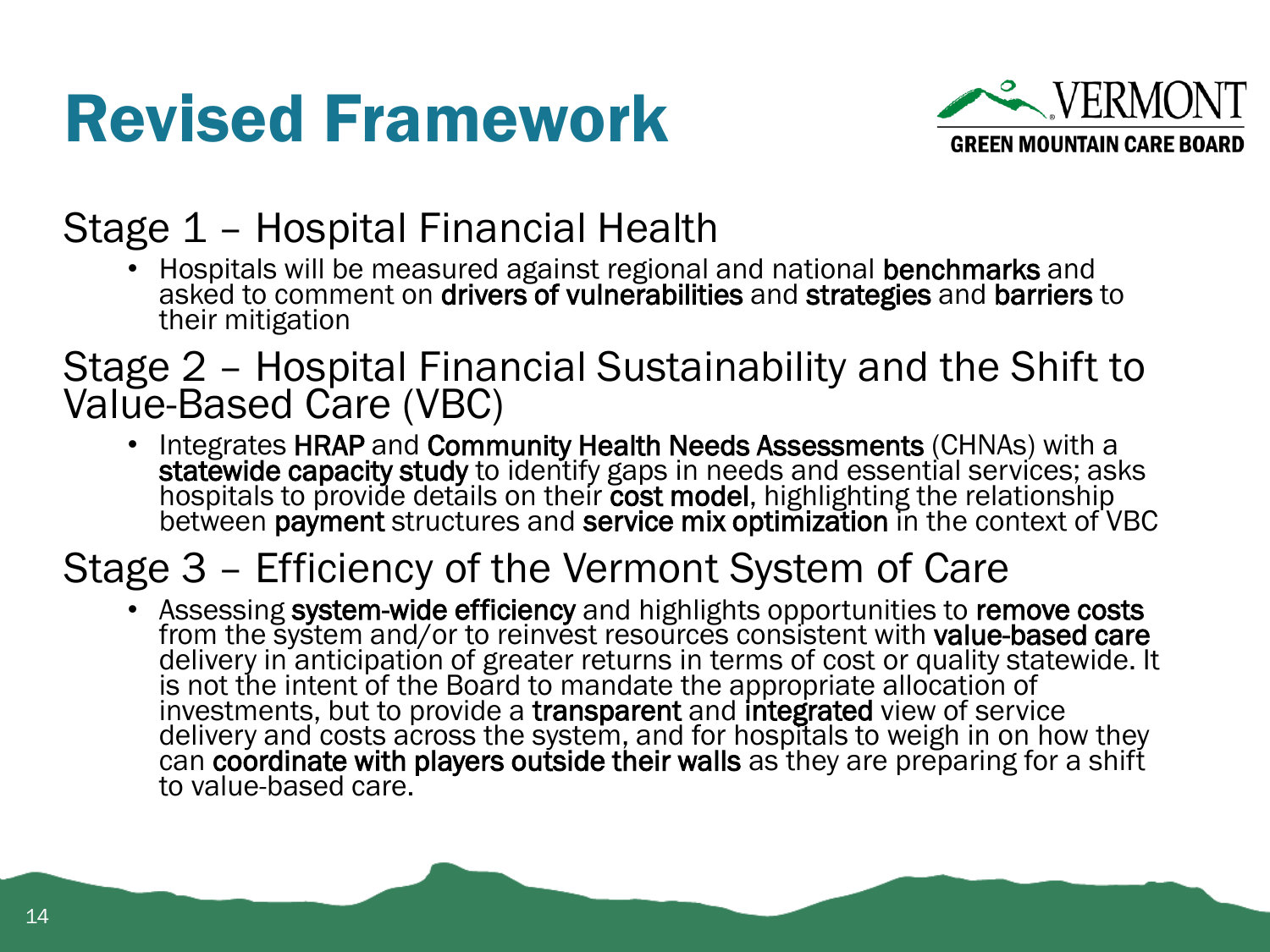#### Tentative Timeline



| <b>Activity</b>                              | Tentative Date*                                                 |
|----------------------------------------------|-----------------------------------------------------------------|
| Update $#1$ - HROC                           | November 13, 2020                                               |
| Stage 1 - Hospital Financial Health          | Winter 2020                                                     |
| Stage 2 - The Shift to Value-Based Care      | Spring 2021                                                     |
| Update #2 - HROC                             | April 1, 2021                                                   |
| Stage 3 - Efficiency & the VT System of Care | Summer 2021                                                     |
| Final Recommendations to HROC                | September 1, 2021 ( <november 1,="" 2021)<="" td=""></november> |

- 1. Stakeholder Feedback
	- 1. Stage  $1$  complete \*\*
	- 2. Stages 2/3 first round of feedback complete, will circulate next iteration
- 2. Board vote on revised framework Winter 2020
- 3. Develop supporting analytics (GMCB/Outside experts) Winter 2020/Spring 2021
- 4. Compile results and report out Summer/Fall 2021

*\*Proposed timeline subject to COVID-19 resurgence.*

*<sup>\*\*</sup> GMCB staff were not able to meet virtually with UVM network due to cyber security breech but shared a draft framework, and plans to meet with UVMHN leadership in December*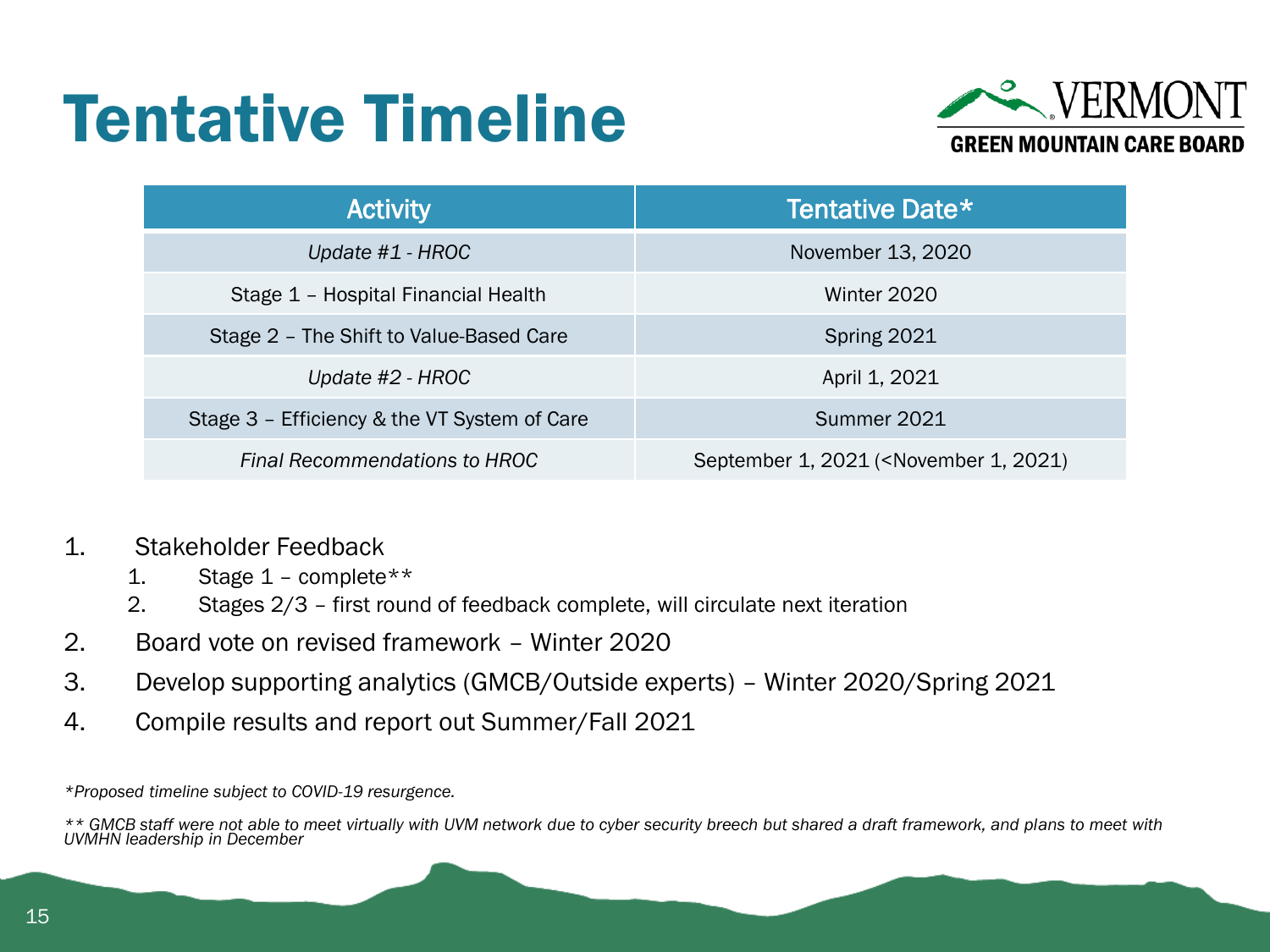

# Act 159, Sec. 5: Provider Sustainability & Reimbursements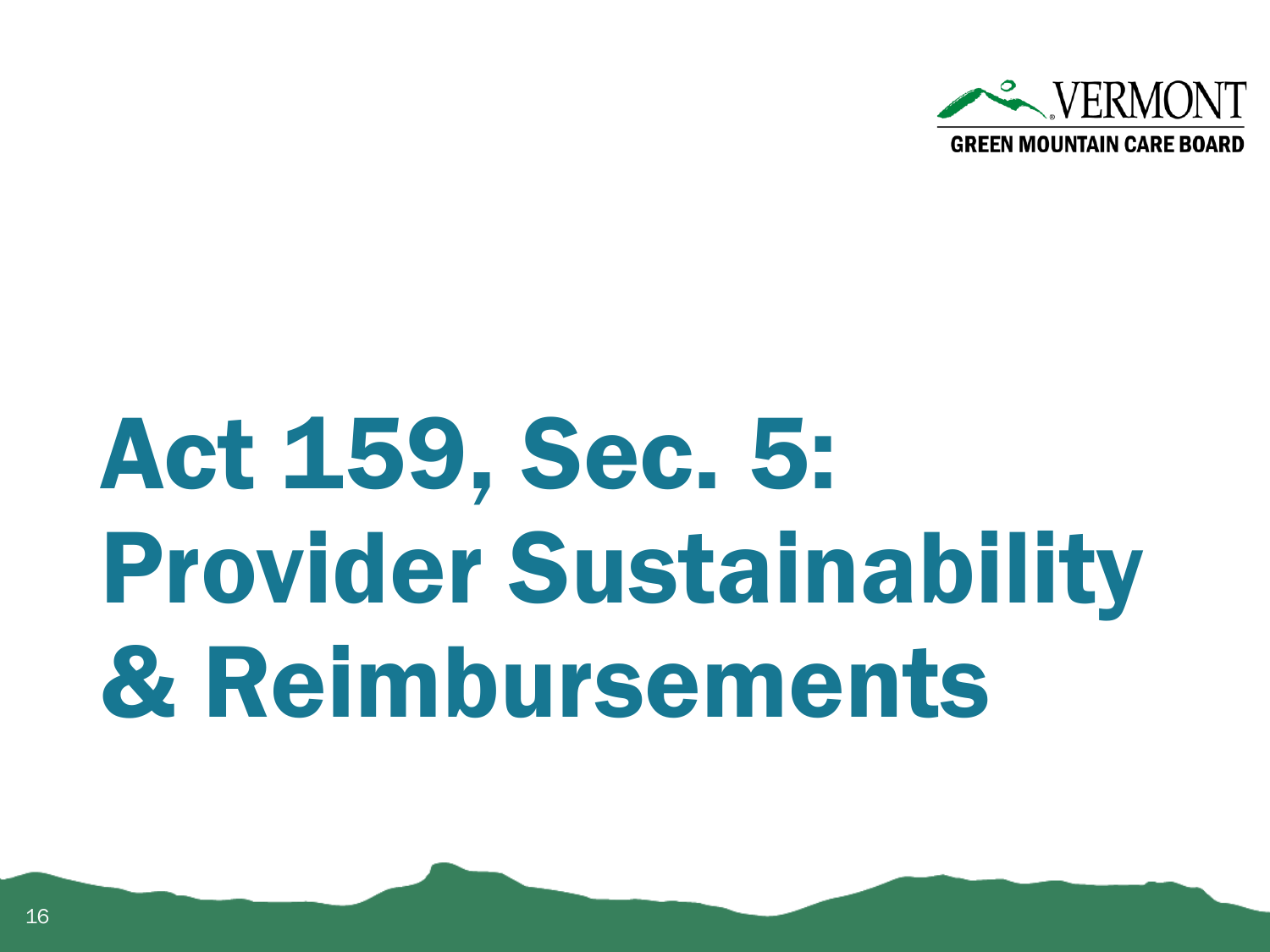#### Act 159 of 2020, Sec. 5



- GMCB, in collaboration with DFR, DVHA, and Director of Health Care Reform, shall identify processes for improving provider sustainability and increasing equity in reimbursement amounts among providers. The Board's consideration to include:
	- Care settings;
	- Value-based payment methodologies, such as capitation;
	- Medicare payment methodologies;
	- Public and private reimbursement amounts; and
	- Variations in payer mix among different types of providers.
- On or before November 15, 2020, the Board shall update HROC regarding its progress. On or before March 15, 2021, the Board shall provide options and identify areas that would require further study prior to implementation.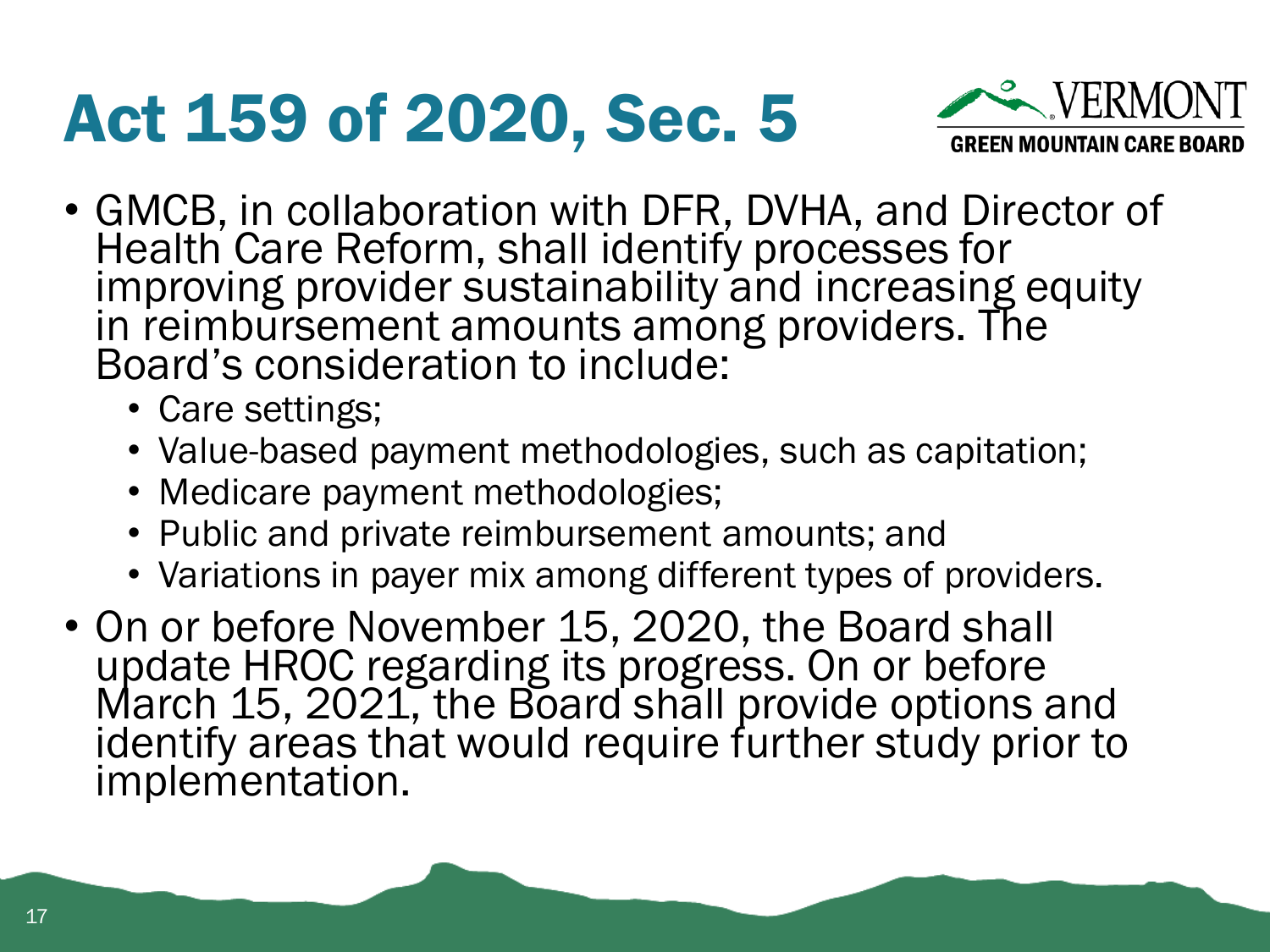#### Background



- Since 2014, the legislature requested a series of reports on reimbursement differentials among health care providers.
	- See Resource Slides for a summary of the report findings and recommendations.
	- In 2018, the Board took action in hospital budgets and rate review to address the differential.
	- View Act 54 (2015) & Act 143 (2016) Provider Reimbursement Reports and other materials [here](https://gmcboard.vermont.gov/publications/legislative-reports/provider-reimbursement-reports).
- Current report looks at potential implementation strategies for assessing and addressing sustainability and reimbursement issues.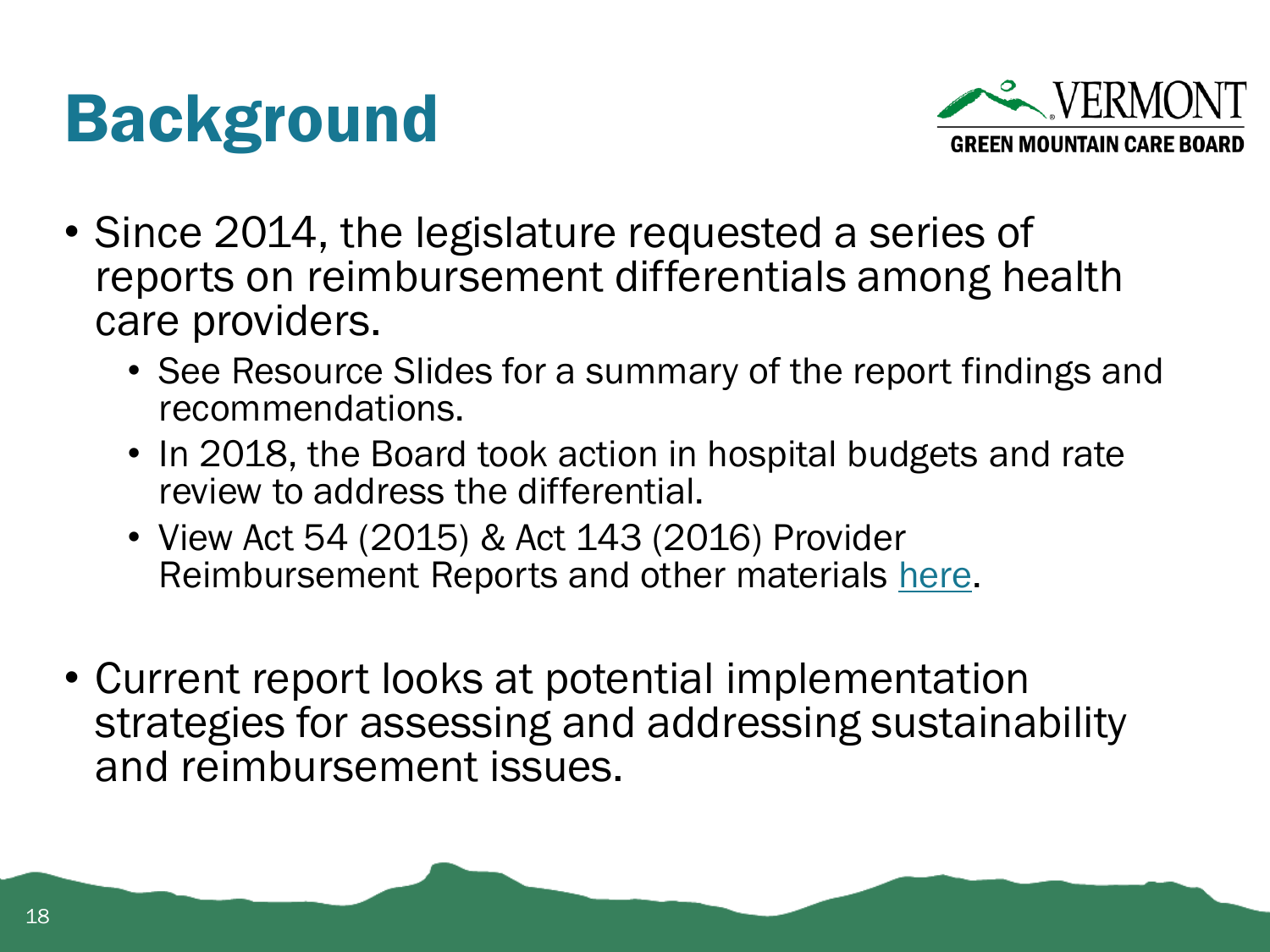#### Average allowed amount per primary care service\*, Vermont Blueprint practices, 2015



|                            | Total #<br><b>Blueprint</b><br>practices | Avg. allowed amount<br>Commercial | Avg. allowed amount<br><b>Combined</b><br>public/private |
|----------------------------|------------------------------------------|-----------------------------------|----------------------------------------------------------|
| FQHC/RHC                   | 41                                       | \$95.66                           | \$120.39                                                 |
| Academic Medical<br>Center | 10                                       | \$167.58                          | \$112.51                                                 |
| Independent                | 47                                       | \$99.72                           | \$91.57                                                  |
| Community<br>Hospital      | 34                                       | \$103.31                          | \$80.34                                                  |

Source: Blueprint practice roster and VHCURES claims data, CY2015 \*Primary care services as defined by primary care work group in 2015.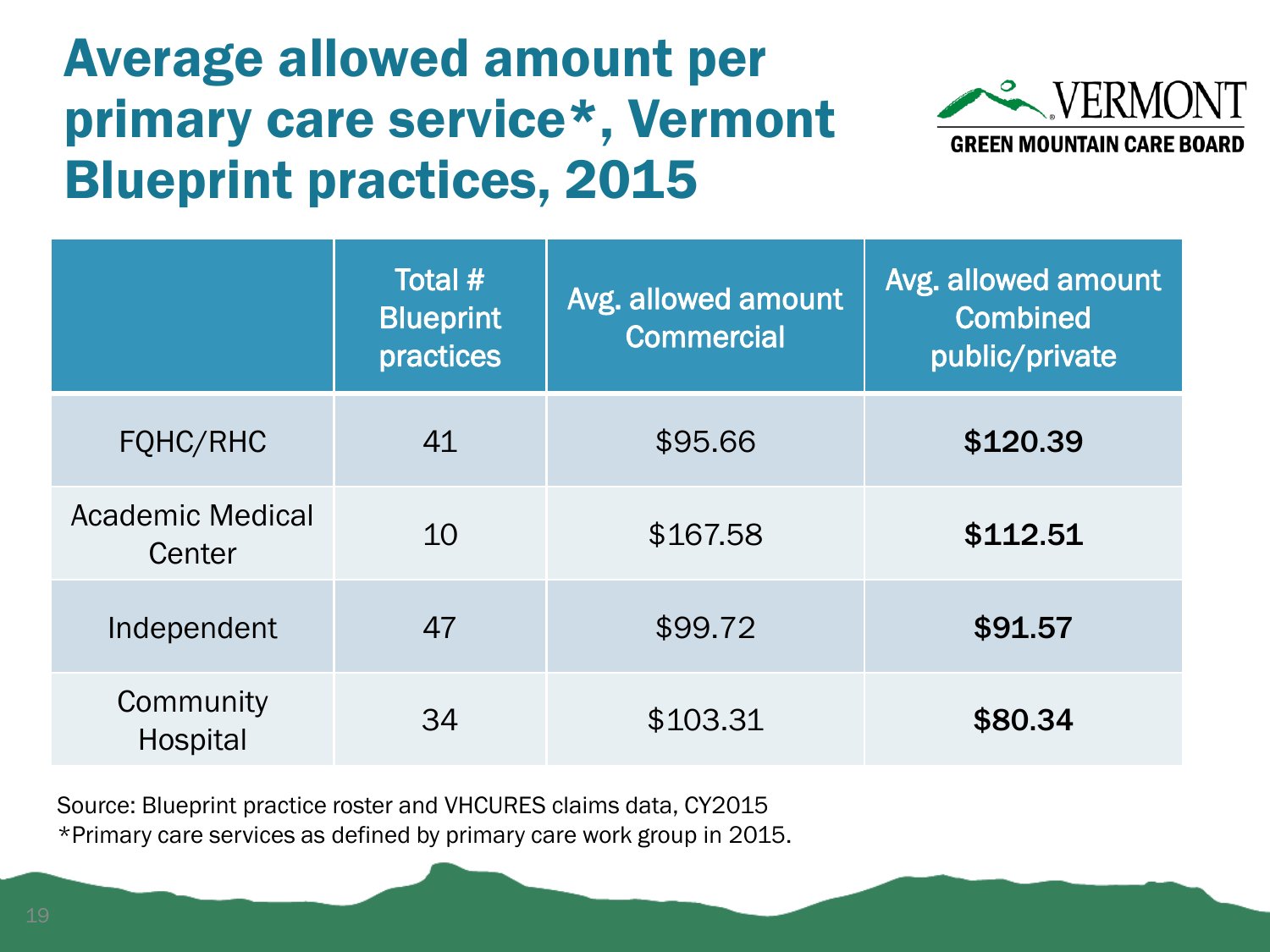#### Approach to Act 159 Report



- Review previous reports and analyses
- Research state models
- Research potential implementation issues and costs
- Submit report March 15, 2021, to the House Committee on Health Care and the Senate Committees on Health & Welfare and on Finance
	- Provide options demonstrating the greatest potential for improving provider sustainability and increasing equity in reimbursement amounts and identify areas that would require further study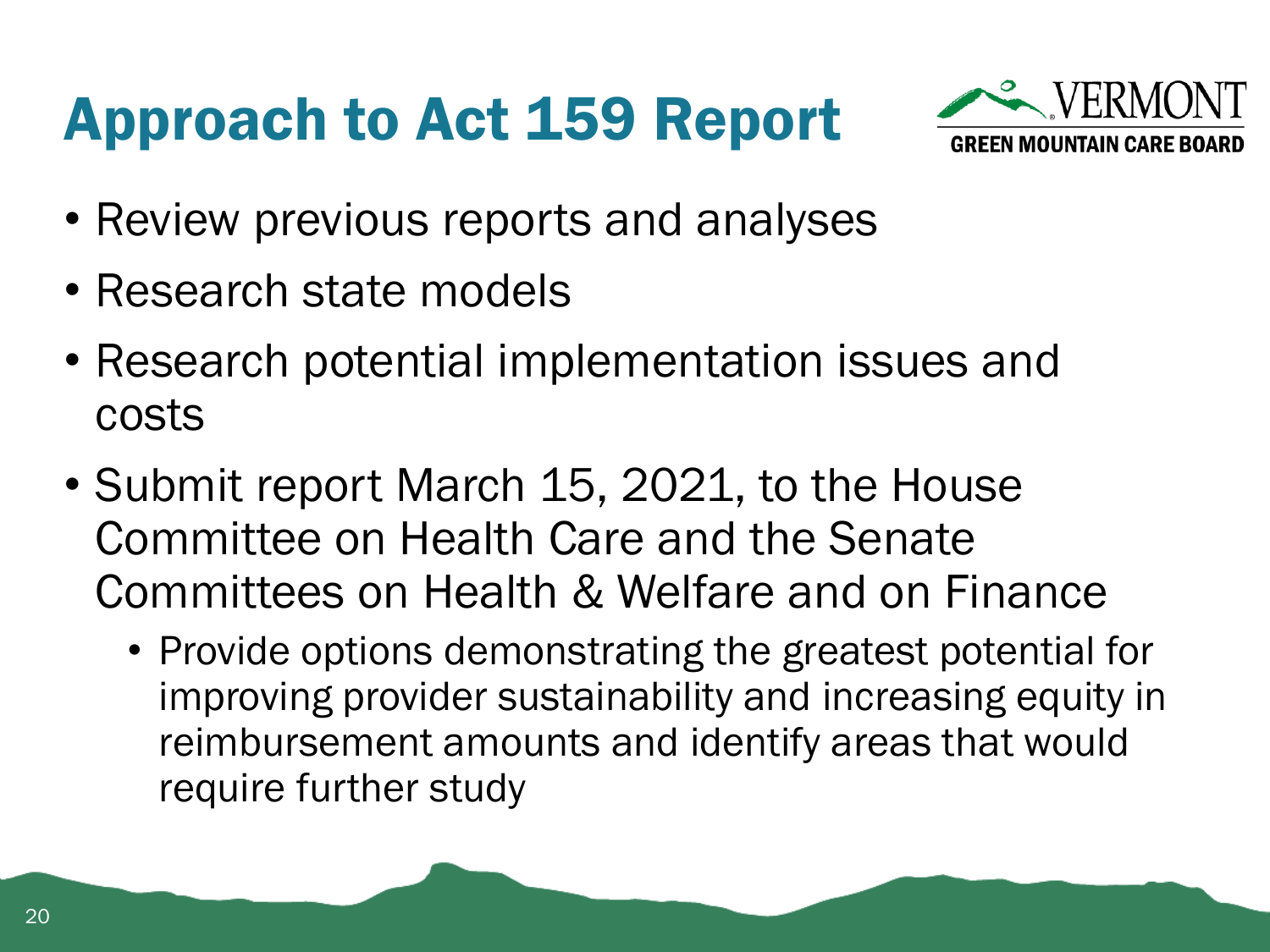#### Research Framework



| <b>Model</b>                                                      | <b>New Statutory</b><br><b>Authority</b><br>Required (if any) | <b>Examples</b> | <b>Challenges</b><br>and<br><b>Benefits</b> | <b>Implementation</b><br><b>Costs</b> | <b>Data</b><br><b>Requirements</b> |
|-------------------------------------------------------------------|---------------------------------------------------------------|-----------------|---------------------------------------------|---------------------------------------|------------------------------------|
| Fee-for-Service<br>Rate-setting                                   |                                                               |                 |                                             |                                       |                                    |
| <b>Other Rate Setting</b><br>Models (e.g. % of<br>Medicare range) |                                                               |                 |                                             |                                       |                                    |
| <b>Global Budgets for</b><br>certain entities                     |                                                               |                 |                                             |                                       |                                    |
| <b>All Payer Systems</b>                                          |                                                               |                 |                                             |                                       |                                    |

• The main goal of this research framework is to comparatively and comprehensively review models for the regulation of reimbursement in order to evaluate what the next steps for Vermont could be.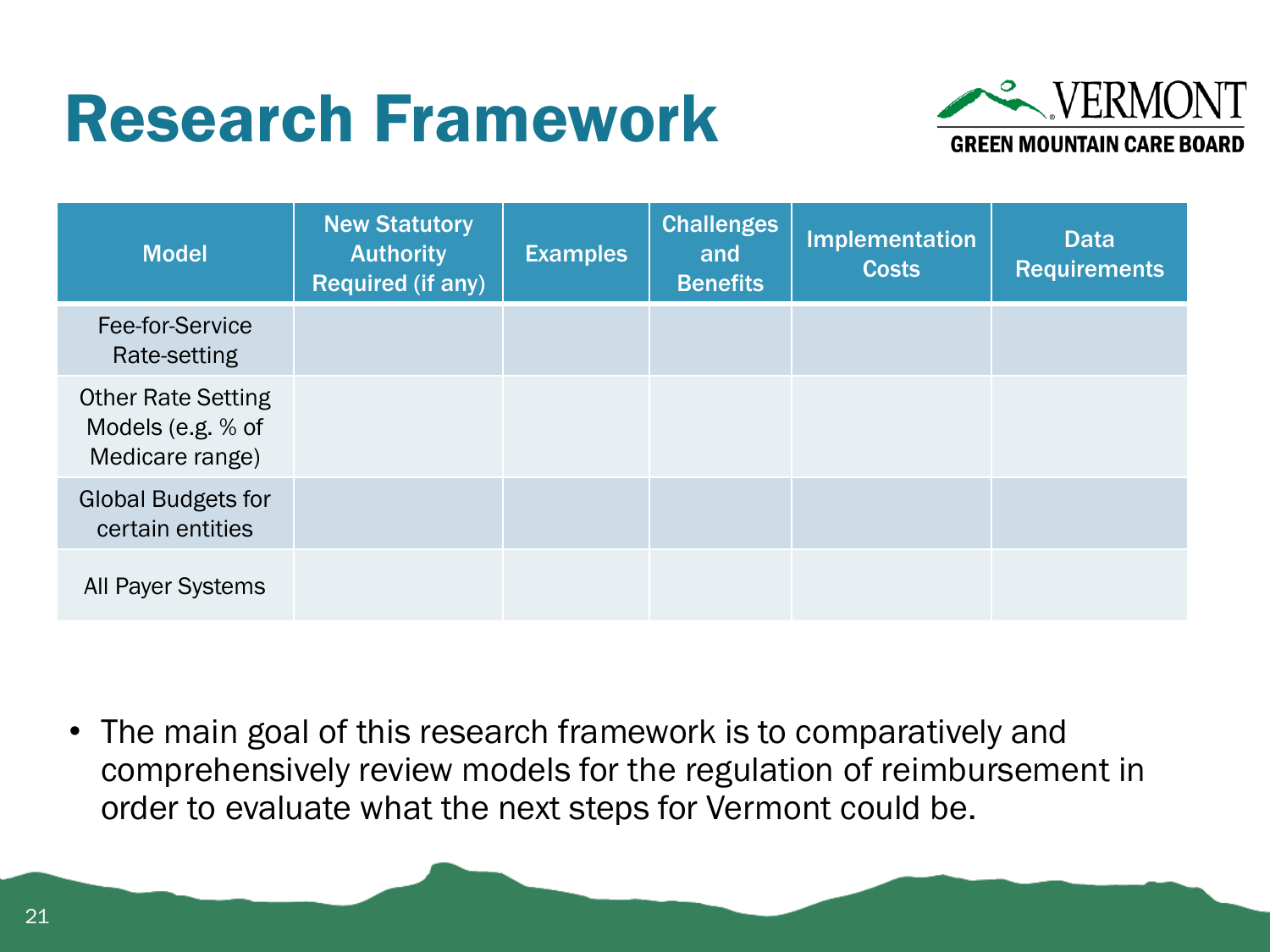#### State Models Under Review



- California
- Connecticut
- Maine
- Maryland
- Massachusetts
- Mississippi
- New Hampshire
- New York
- Oregon
- Pennsylvania
- Rhode Island
- Tennessee
- Virginia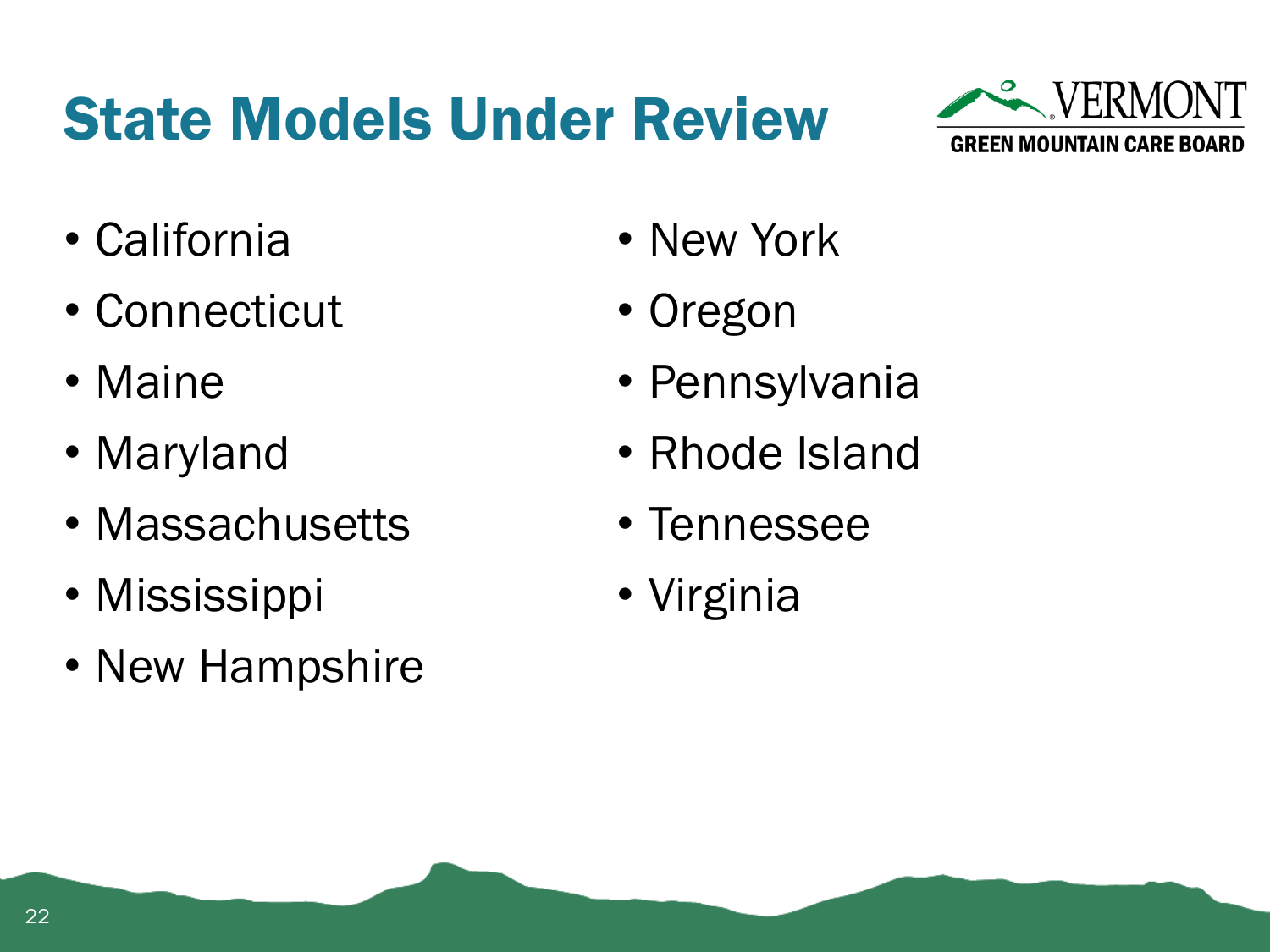



- Complete research of state models
	- Discuss information with other agencies and departments
- Begin work on the challenges and benefits of each model, required statutory changes, implementation costs, and data issues
- Continue to engage DFR, DVHA, and Director of Health Care Reform
- Stakeholder engagement around potential policy options (Q1 2021)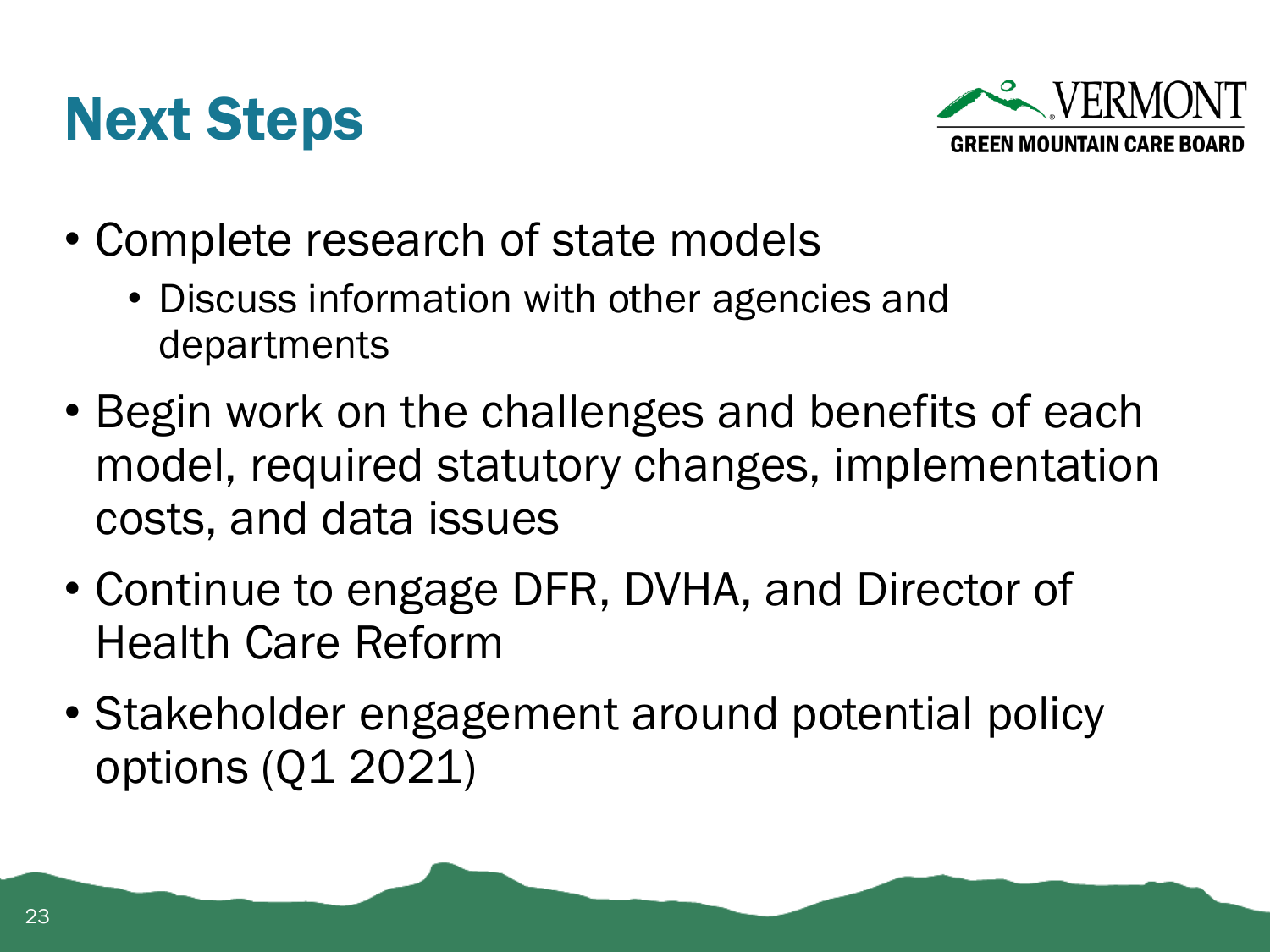

## RESOURCE SLIDES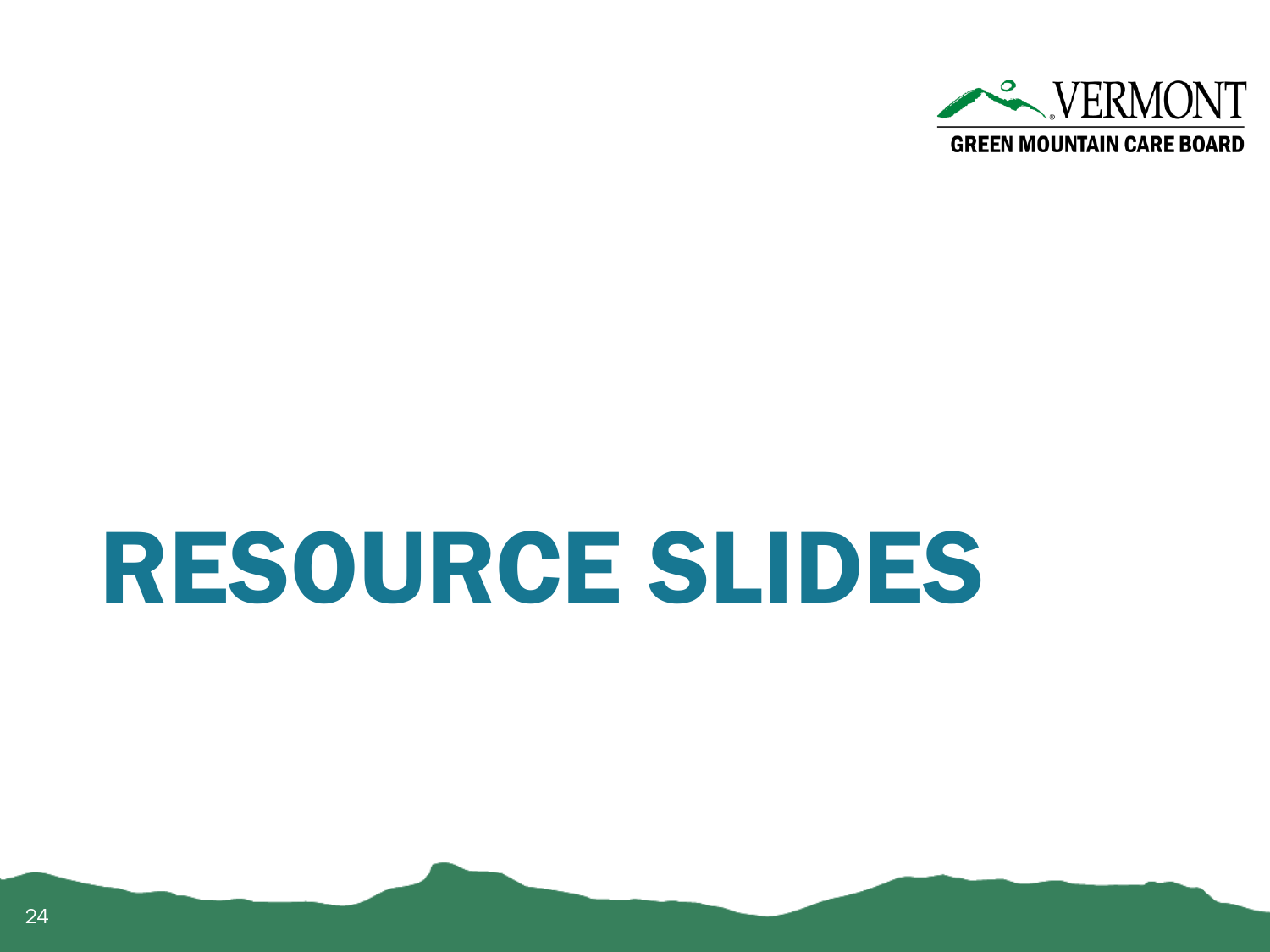#### Prior Reports



| <b>Legislation</b>                                                                                                                                                                                              | <b>Report/Activity</b>                                                                                                                                                                                                                        | <b>Recommendation</b>                                                                                                                                    |
|-----------------------------------------------------------------------------------------------------------------------------------------------------------------------------------------------------------------|-----------------------------------------------------------------------------------------------------------------------------------------------------------------------------------------------------------------------------------------------|----------------------------------------------------------------------------------------------------------------------------------------------------------|
| Act 144 of 2014, Sec. 19 -<br><b>Independent Physician Practices</b><br>Report<br>(AOA with stakeholder process)                                                                                                | Differentials in commercial payment<br>rates is based on academic medical<br>center (AMC) designation, not<br>hospital ownership (November<br>2014)                                                                                           | VT continue to pursue payment and<br>delivery system reform while<br>ensuring pay differential is part of<br>the discussion                              |
| Act 54 of 2015, Sec. 23 - Payment<br>Reform and Differential Payments to<br><b>Providers</b><br>(BCBSVT and MVP)                                                                                                | Implementation plans for providing<br>fair and equitable reimbursement<br>(July 2016)                                                                                                                                                         | Reduce AMC differential by reducing<br>rates based on a factor calculated by<br>insurers; each carrier proposed<br>different ways of achieving reduction |
| Act 143 of 2016, Sec. 4-5 - Provider<br><b>Reimbursement Report</b><br>(GMCB with stakeholder process)<br>Reports submitted December 1,<br>2016 and February 1, 2017 with<br>update at April 2017 Board meeting | Determined reimbursement<br>differential varies across AMC,<br>community hospitals, FQHCs and<br>independent providers for primary<br>care. Data is not fully available for<br>other practice types. Multiple<br>legislative recommendations. | Site-neutral payments (MedPAC),<br>newly acquired practices remain on<br>community fee schedule, work<br>group, clinician landscape                      |
| Act 85 of 2017, Sec. E.345.1 - Fair<br>Reimbursement Report<br>(GMCB with stakeholder process)                                                                                                                  | Report to HROC October 1, 2017                                                                                                                                                                                                                | Changes the GMCB have put into<br>effect to achieve site-neutral, fair<br>reimbursements for medical<br>services.                                        |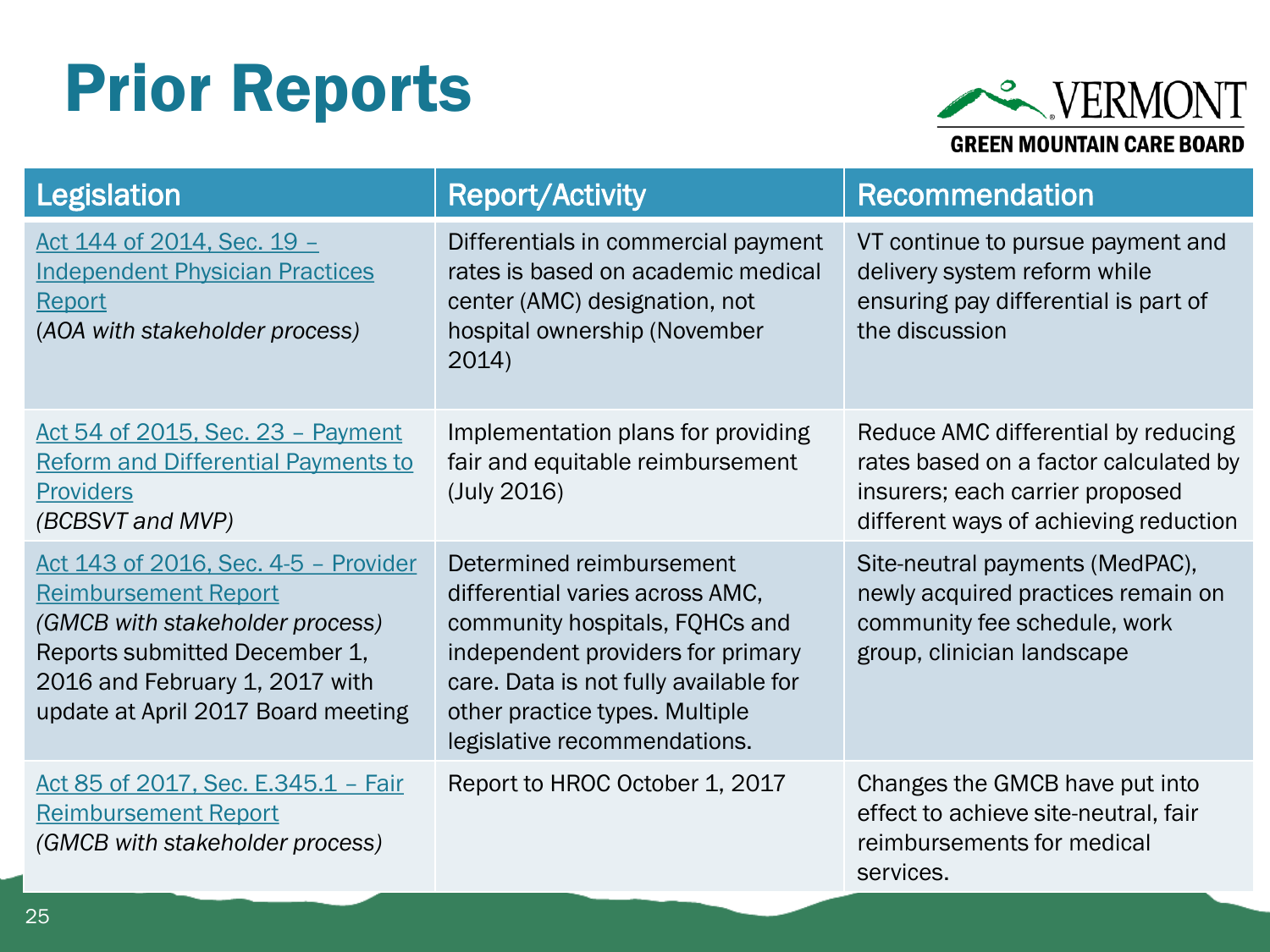### Provider Reimbursement Reports - Summary



- For currently affiliated practices, carriers directed to formulate plans to align fee schedules for site-neutral services
	- Carriers proposed plan for implementing site-neutral reimbursement plan, and provide analysis of plan impacts on 2018 insurance rates and plan design, and implementation of All-Payer ACO Model
	- Not acted upon by legislature
- Board directed carriers to look at Medicare's site-neutral approach
	- Carriers agreed that the Medicare site-neutral approach is rational for Medicare; however, there are complexities for the commercial market
	- Commercial insurers have multiple fee schedules and negotiated contracts, so there are contractual and administrative consequences
	- Not acted upon by legislature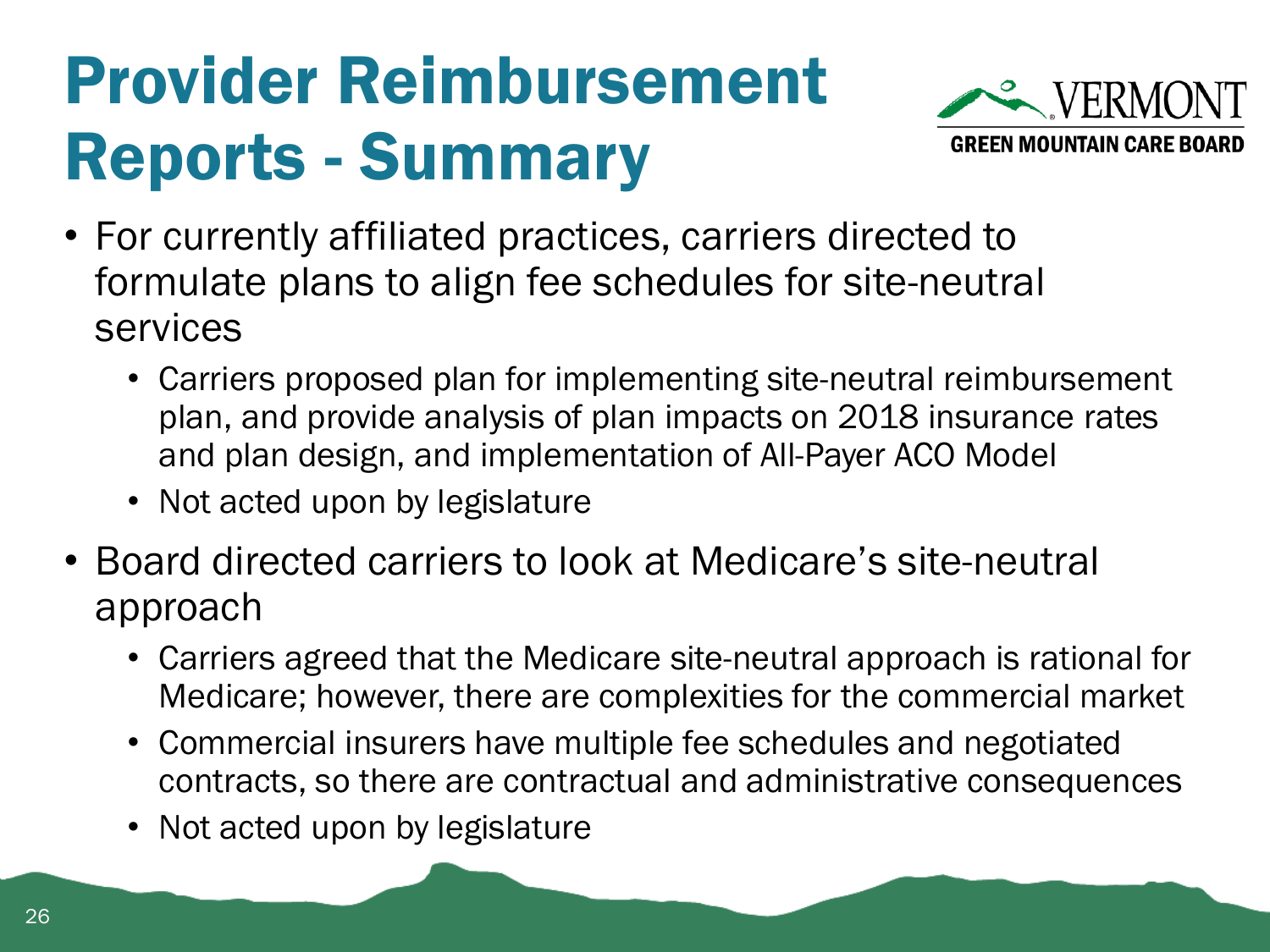#### Medicare and MedPAC **Model**



- In 2014, MedPAC identified service categories that could have their hospital rate aligned with physician office rates
- MedPAC recommended applying site-neutral rates to E/M codes and 66 ambulatory services that:
	- Do not require emergency standby capacity
	- Do not have extra costs associated with higher patient complexity in the hospital
	- Do not need the additional overhead associated with services that must be provided in a hospital setting
- January 1, 2017 (Section 603 Bipartisan Budget Act of 2015) – Newly acquired off-campus physician practices no longer eligible for reimbursement under Medicare Outpatient Prospective Payment System (OPPS). These providers now paid under Physician Fee Schedule (PFS).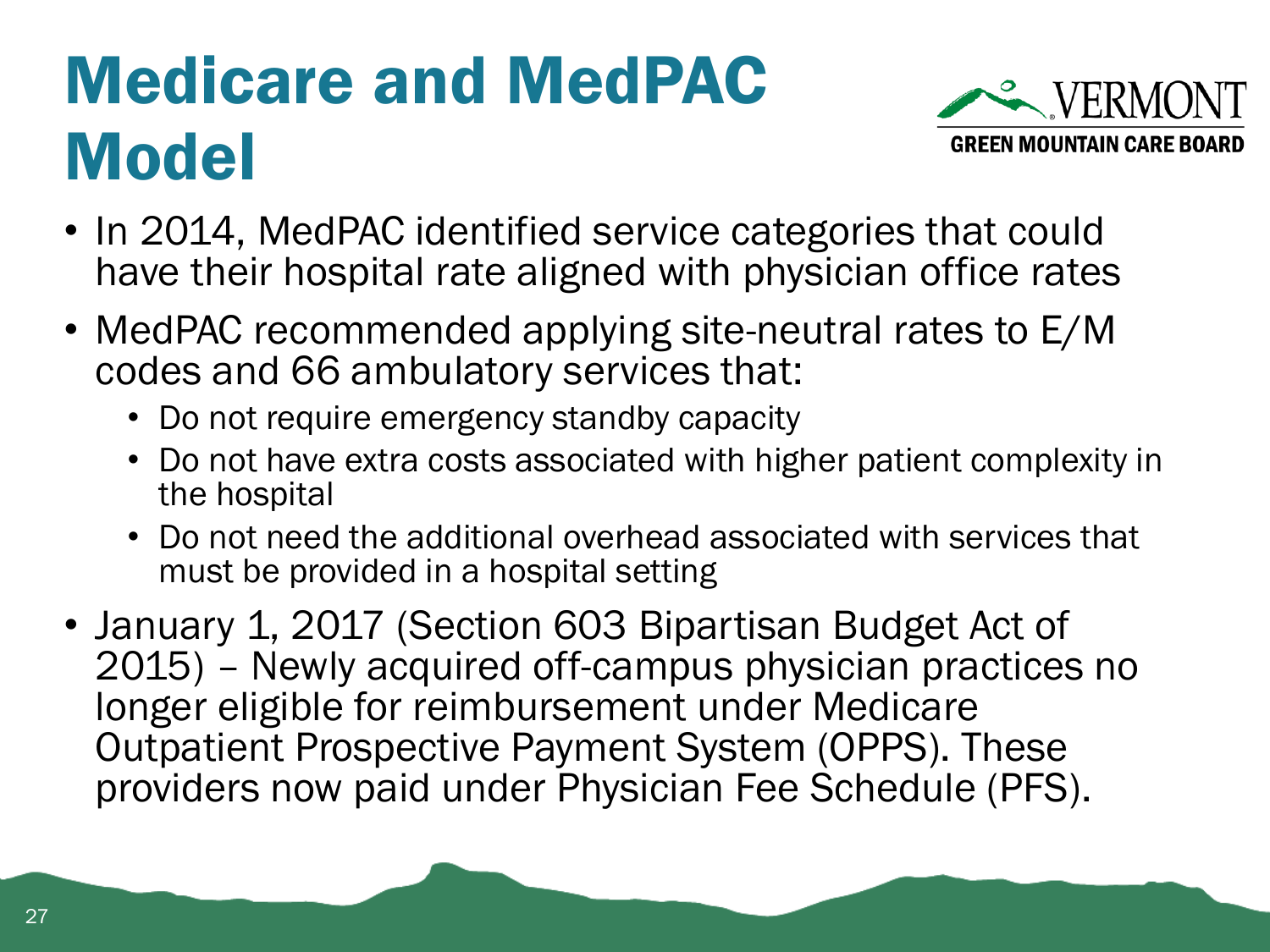#### Further Action



- After the submission of the February report and carrier responses, the Board took a step back to better understand the issues driving the legislative charge and consider new avenues towards fair and equitable reimbursement.
	- The Board analyzed data on provider employment trends in Vermont and conducted both a state-wide survey and a series of focus groups.
	- The Board also reviewed a claims-based analysis performed by Onpoint Health Data, analyzed all plans and responses provided by insurers, and convened a stakeholder workgroup.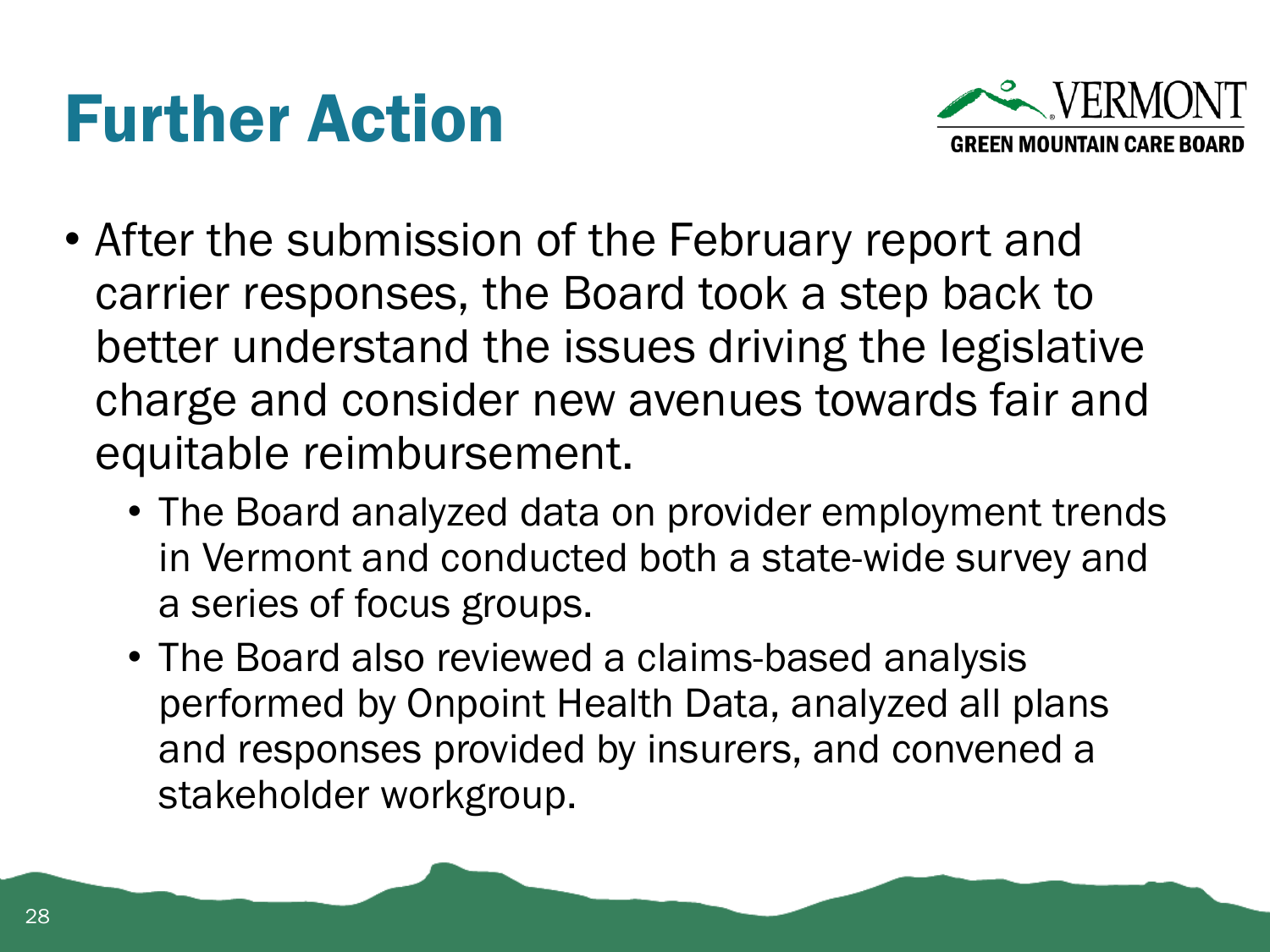#### Clinician Landscape Study



From the clinician landscape study, the Board identified the following key takeaways:

- Independent clinicians cite strong patient relationships, option to run a practice, and flexibility over scheduled as most satisfying and are most frustrated by billing, paperwork, administrative burden and uncertainty of income.
- Employed clinicians are most satisfied about not having to run their own business, not being responsible for high practice costs, and the certainty of their income. Employed clinicians are also frustrated by administrative burden and lack of control over their schedule.
- Top three cited threats to independent practices are regulatory and administrative burdens, health reform payment models (Federal and/or State) and Medicaid reimbursement. The same top three threats apply to employed clinicians.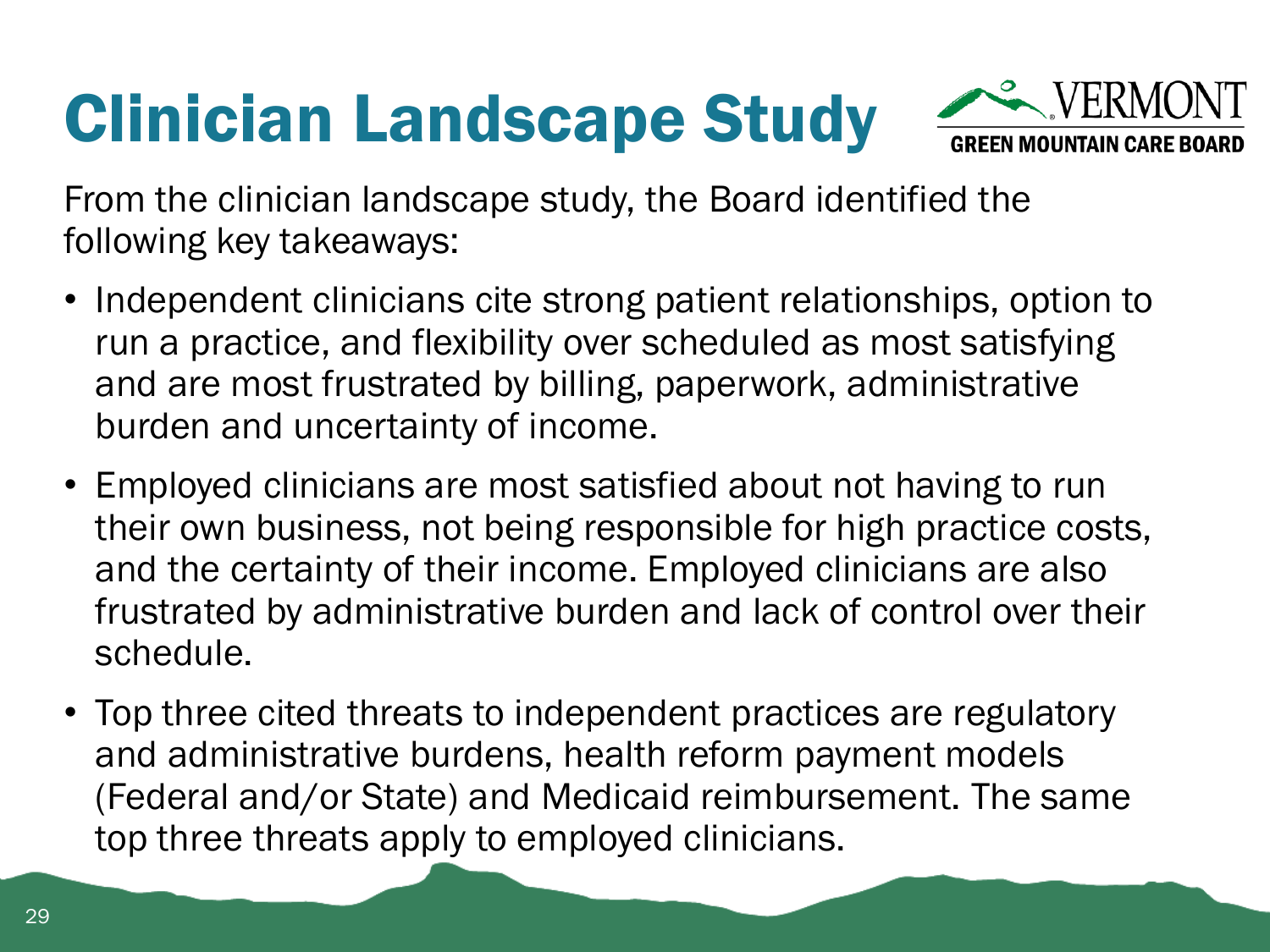### Stakeholder Engagement



From the stakeholder workgroup discussion, the following key points emerged:

- 1. Nationally and in VT, more providers are choosing employment in hospitals and health systems.
- 2. Multiple factors explain the trend toward more hospital-based employment including growing costs, challenges and risks of running a business, ACA incentives, and provider preferences. Commercial reimbursement rates don't appear to be a factor and salaries are not likely to be higher in hospital-based settings.
- 3. FFS rate differentials exist between hospital-based practices and independent settings for processional services. In VT, greatest differential is between the AMC and other providers.
- 4. Adjusting FFS rate through regulation is complex and will have impacts on premiums and out-of-pockets costs, hospital budgets, as well as access and quality of care.